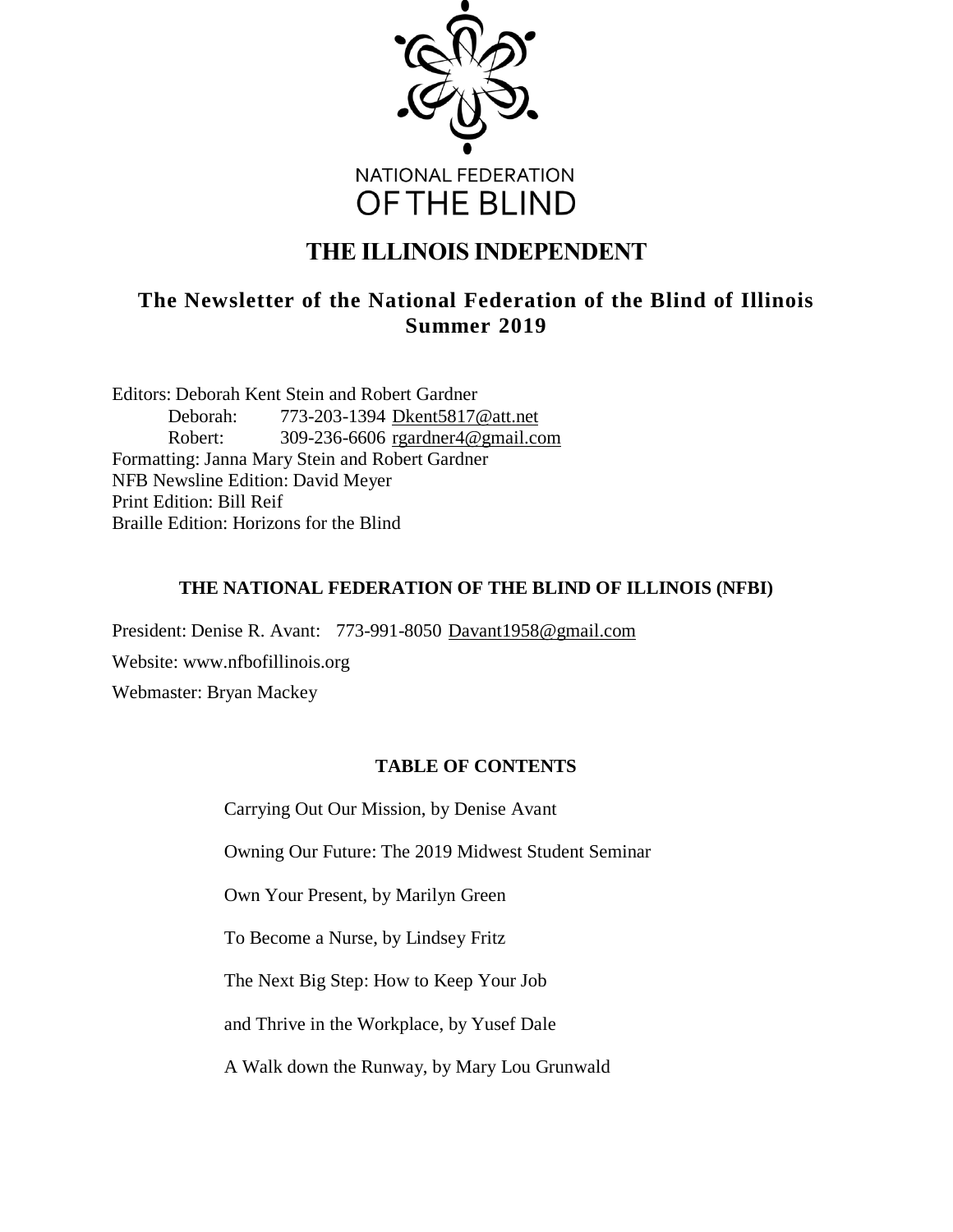Going Back to Work, by Kira O'Bradovich

How I Became a Substitute Teacher, by Robert Hansen

In Memoriam: Joe and Mary Monti

\*\*\*

## **CARRYING OUT OUR MISSION by Denise Avant**

The constitution of the National Federation of the Blind of Illinois states that we are not a social organization. As an organization of the blind, we are to formulate programs and work actively to promote the economic and social betterment of the blind. Certainly we can plan occasional social events and attend social outings. However, critical to our identity is our mission to advocate on behalf of blind people in Illinois. Whether you live in Springfield or Chicago, the Quad Cities, Belleville, or any other place in our state, you should engage in advocacy within your community.

#### REHABILITATION SERVICES

One of our most important advocacy efforts is communicating with the Illinois Bureau of Blind Services (IBBS). Debbie Stein, David Meyer, and I have been talking to IBBS Chief John Gordon and Assistant Bureau Chief Ingrid Halvorsen about building quality rehabilitation services in Illinois. Many newly blinded adults and even some who have been blind for a number of years do not realize that their blindness need not hold them back. We continue to push for rehabilitation services at the Illinois Center for Rehabilitation and Education (often referred to as ICRE Wood) that raise the expectations of trainees. As blind people we need to be able to travel confidently and independently using the long white cane, to take care of our daily living needs, to use a computer effectively, and to read and write Braille. Members of our organization have spoken to the last two ICRE classes about our NFB philosophy and the programs we offer as an advocacy organization.

The NFBI also has advocated for the right of blind people to seek advanced training in blindness skills at one of the NFB training centers in Louisiana, Colorado, or Minnesota. For a number of years, blind Illinoisians who wanted to attend one of these training centers were routinely turned down and sent to ICRE Wood instead. In the past two years, at least six people from Illinois have been able to attend the training centers in Colorado and Minnesota.

To learn more about the state of rehabilitation services for the blind in Illinois, we invite Mr. Gordon and Ms. Halvorsen to our state convention each year. We also express any concerns we have about the services. At the 2019 convention we hope to have a counselor or perhaps Ms. Halvorsen available to sign people up for state rehabilitation services. Patti Chang, NFB outreach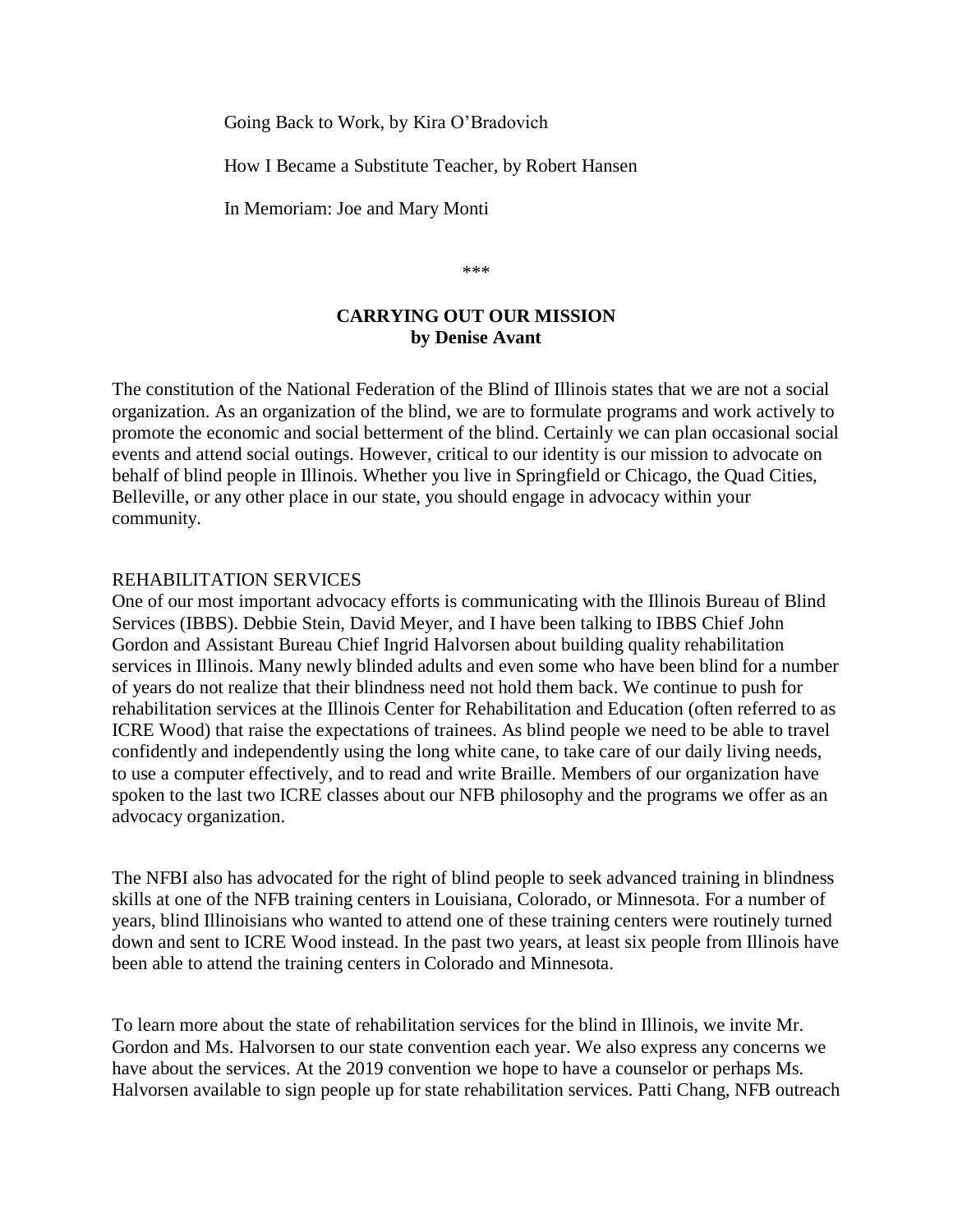chair, has discussed with Mr. Gordon and Ms. Halvorsen the possibility of agency workers attending the employment seminar at the 2019 national convention.

The Bureau of Blind Services is looking to provide transitional services to youth between the ages of fourteen and twenty-two. Under the Workforce Innovation and Opportunity Act (WIOA), IBBS is attempting to develop direct and/or support programs to assist blind youth in making the transition from high school to competitive integrated employment. The required transitional services to eligible students are as follows:

- (1) Job exploration counseling
- (2) Work-based learning experience
- (3) Counseling on postsecondary education
- (4) Workplace readiness training
- (5) Instruction in self-advocacy.

I would like to talk with Chief Gordon about having IBBS customers attend the employment seminar at the 2020 NFB national convention. This seminar meets the pre-employment criteria of WIOA.

At last year's face-to-face board meeting, the NFBI voted to participate in a career mentoring program if such a program is developed by IBBS. Many of us have had and still have successful careers, and we believe that we would make excellent mentors for blind students. Our board chose not to seek direct WIOA reimbursement for our Freedom Link program, winner of a 2017 Dr. Jacob Bolotin Award. However, we have talked to Mr. Gordon and Ms. Halvorsen about signing up Freedom Link students for pre-employment services under WIOA. We want to make sure that each of our eligible Freedom Link students has a IBBS counselor and can seek vocational rehabilitation services from IBBS upon graduation from high school. We have successfully received reimbursement for four students who attended the 2019 Midwest Student Seminar, as the state determined that we met the pre-employment services criteria.

### INDEPENDENT TRAVEL

Recently NFB members in Chicago have been working with the city regarding various initiatives and pilot programs centered around orientation and mobility. The city is in the process of installing audible traffic signals at several intersections throughout the city. Many companies make these signals, and we believe that some are effective while others are not. The National Federation of the Blind is not opposed to audible signals, but we want to ensure that they meet the needs of the blind community. The signals should be uniform throughout the city, they should be placed only at complex or noisy intersections, they should be activated on demand, and they should not cause unnecessary disruption to others. Steve Hastalis and Michal Nowicki have been representing the NFBI at meetings with the city to ensure that quality signals are installed in places where they are needed. Their advocacy is ongoing.

Many cities, including Chicago, now permit the use of electric scooters for travel purposes. In Chicago ten vendors are participating in a pilot project that involves these electric scooters. A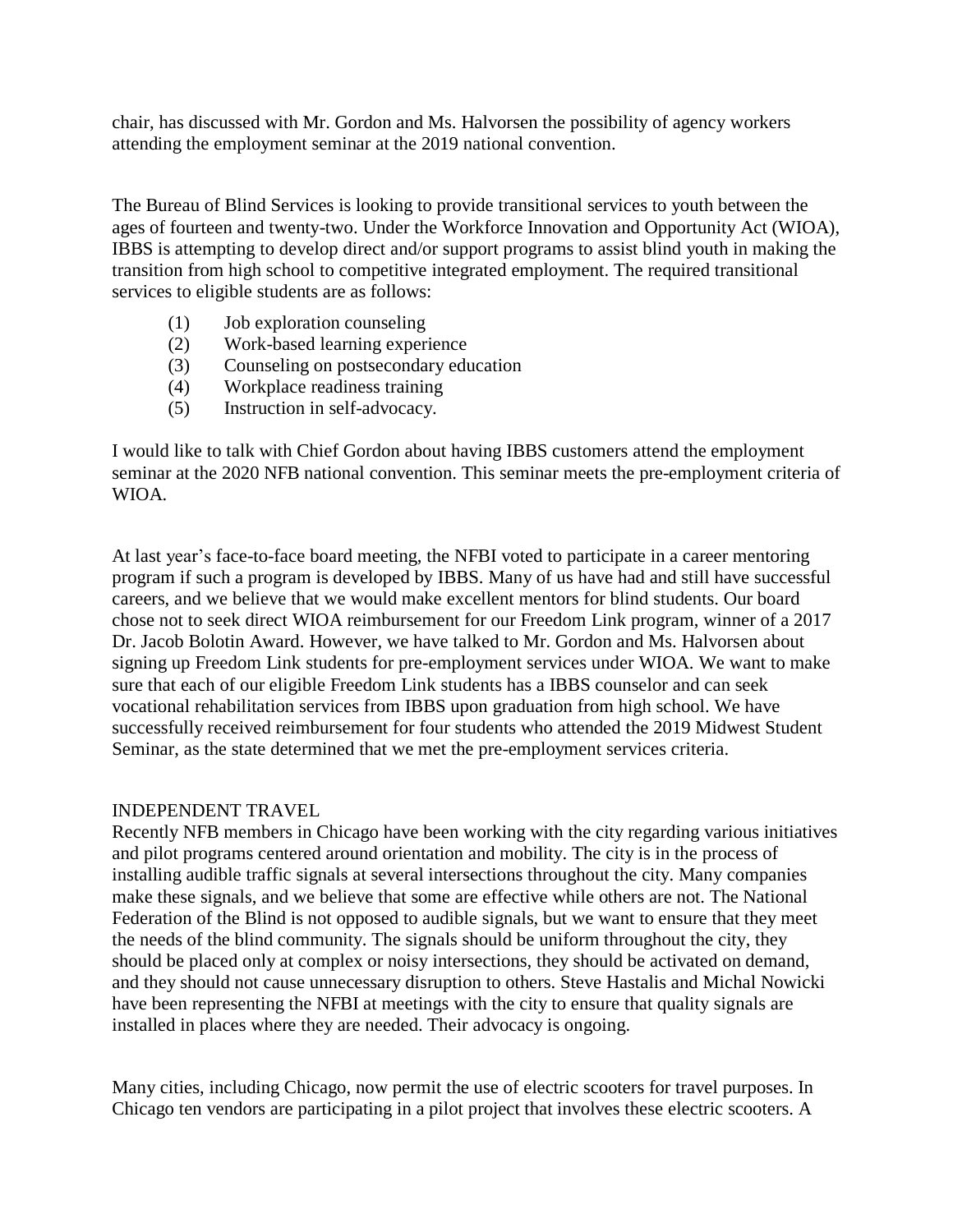person uses a smartphone app to rent a scooter to ride from Point A to Point B. The app also can be used to report any complaints or problems regarding a scooter. These electric scooters make very little sound at all. The blind person must rely on the driver's awareness that a blind person is crossing the path.

The drivers of these scooters are not to ride or leave the scooters parked on sidewalks. But there is a difference between what should happen and what actually does happen. In many cities scooters are frequently ridden on sidewalks, and they often are left in front of homes, businesses, and restaurants. It appears that Chicago officials rolling out the pilot scooter project have not considered all of the ramifications that affect blind people.

Recently, I wrote a letter to Karen Tamley, Commissioner of the Mayor's Office for People with Disabilities. I set out our concerns and asked a number of questions. Commissioner Tamley has agreed to discuss our concerns in an upcoming telephone call. Officials from one of the scooter companies, Lime, have scheduled a conference call to discuss our concerns and to see what steps can be taken to provide accessible information to blind citizens. We need the app on smartphones to be fully accessible with Voiceover for IOS and Talk Back for Android so that blind persons can file complaints or rent scooters if desired. We need Braille and large print signage on these scooters so we can have the number and name of the company involved should a complaint need to be filed. The city suggested that a person employed by the city take our complaints, but there are a couple problems with this solution. How would the blind population know who to contact? And if a sighted person can complain directly to the scooter company, a blind person should be able to do the same.

For the past eighteen months the city of Chicago has been considering providing the visual interpreting service, AIRA, free of charge to blind users at O'Hare Airport. A blind person would simply use an app on the smartphone to call an AIRA agent to get visual information while traveling at O'Hare. The AIRA agent provides visual information but does not make choices for the blind person. Cities such as Las Vegas, Los Angeles, and Boston have purchased a block of minutes that allows blind people to use AIRA free of charge in airports and subway stations. We are still waiting for Chicago city officials to provide blind travelers with AIRA access.

Meanwhile, Karen Tamley has asked members of our organization and other stakeholders to test a service from Boni Loud Steps. This is an application to be used with WIFI on a smartphone to give blind people information about their surroundings. Little information is known about Boni or its application. But a check of Boni's website suggests that the company has a misunderstanding about blind people and how we travel. For example, the company states, "Most venues are complicated for the visually impaired, overloaded information for sighted people is not accessible to the visually impaired in an indoor space." The company invites visitors to click on a link that says, "See how our app arms individuals with confidence in complex areas." Aside from being grammatically incorrect, the messaging seems to claim that the app will provide confidence to a blind traveler rather than simply be an aid. Some of our members will work with Boni to explore the app and learn about its possible advantages and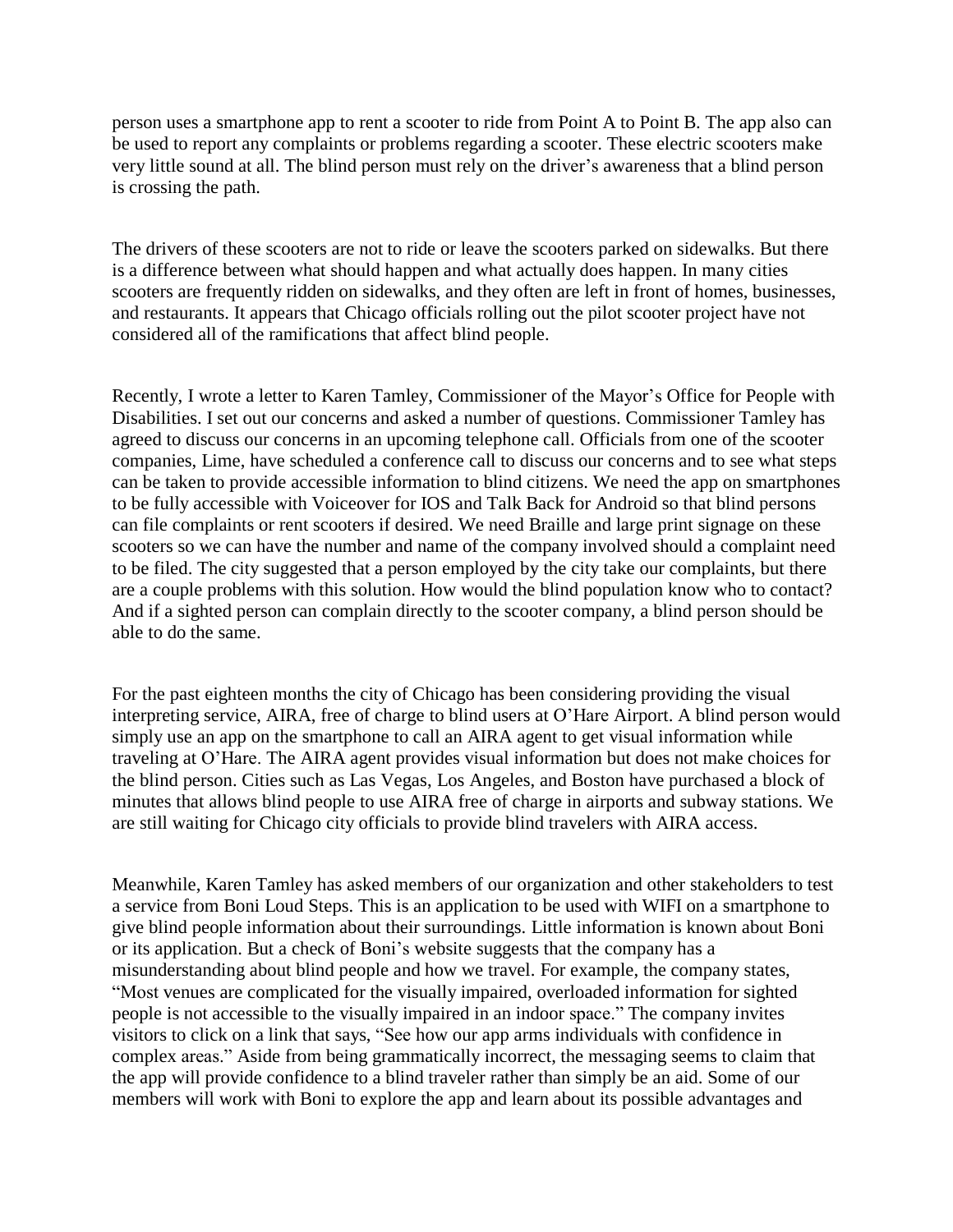disadvantages.

For as long as I can remember, I have heard that the National Federation of the Blind is not an organization speaking for the blind; it is an organization of blind people speaking for ourselves. I have come to appreciate why we are of the blind, rather than for the blind. We as blind people have the right and the responsibility to speak for and against issues that have an impact on our lives; to speak to local, state, and national officials about policies, programs, and legislation that affect us; and to make our own life choices.

\*\*\*

#### **OWNING OUR FUTURE:**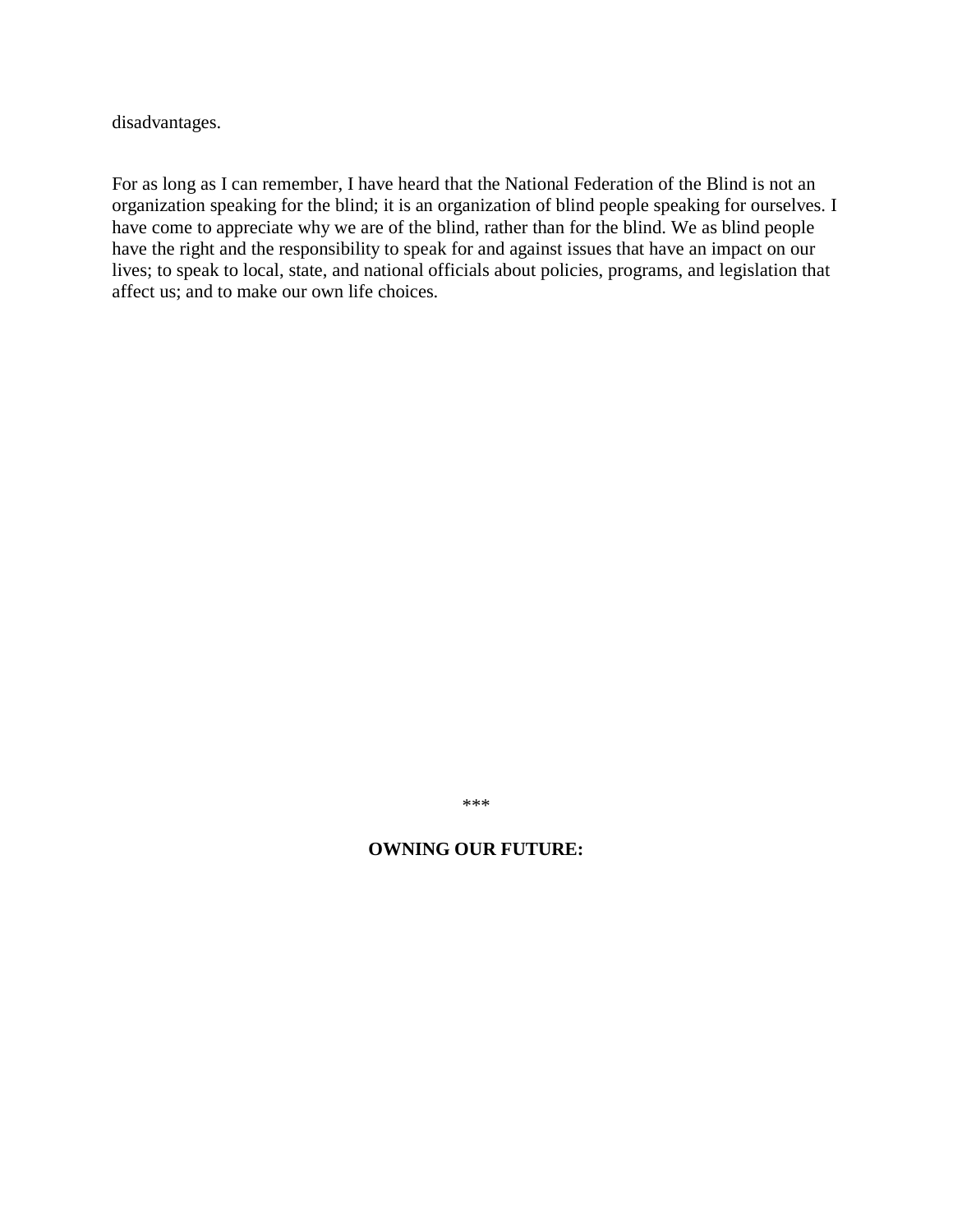**The 2019 Midwest Student Seminar**



Maurice Paret at the podium during Spring Student Seminar 2019.

On the weekend of March 15-17, 2019, the National Association of Blind Students (NABS) held its second annual Midwest Student Seminar. The seminar took place at the Holiday Inn O'Hare, and the NFB of Illinois was the host affiliate.

The seminar brought together blind students from six midwestern states—Illinois, Wisconsin, Michigan, Minnesota, Iowa, and Indiana—for a weekend of learning, sharing, and fun. The seminar began with a dinner outing on Friday night that introduced the students to the CTA (Chicago Transit Authority) and the independence it offers to blind travelers. On Saturday and Sunday, the students heard presentations about transitioning to college, public speaking, interviewing for a job, and much more. On Saturday night participants were invited to take part in a talent show or try their hand at sculpting and drawing.

Many of the presentations at the seminar were of such high quality that we want to share them with a wider audience. The following three articles are based on presentations at the seminar: "Own Your Future," by Marilyn Green; "To Become a Nurse," by Lindsey Fritz; and "The Next Big Step," by Yusef Dale.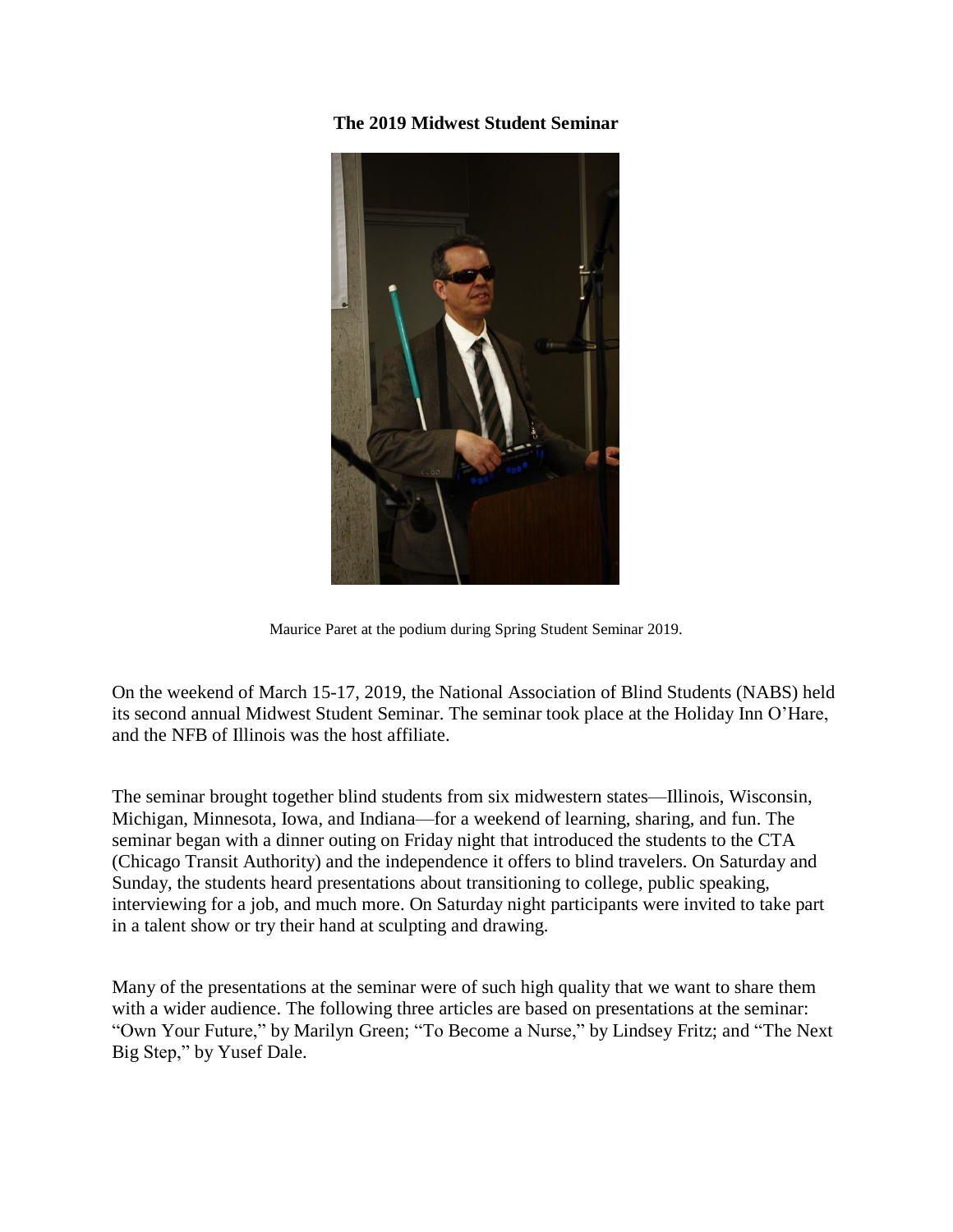#### \*\*\*

#### **OWN YOUR PRESENT** by Marilyn Green

*Namaste.* At the end of this talk I will tell you what that means, if you don't know already.

When I started looking for something to do for physical fitness, I went to the gym. I got tired of having to ask for help with the machines and trying to figure out where the buttons were. Then I talked to a friend who was in love with yoga. At that time I was stressed out at work, and I was reeling from the deaths of my parents. I said, "Okay, let me try this yoga thing."

The place where I practice is called Core Power Yoga. They have a lot of locations here in Chicago. They offer a seven-day free trial, because yoga can be expensive. So I said, "Okay, I'm going to do this," and I tried it.

It was heated yoga, and it's hot! Our unheated class, as we call it, is at 85 degrees Fahrenheit. Our heated classes go up to 102 degrees, and add to that 20 percent humidity! Afterward I was literally sweating for an hour! It detoxifies everything!

After my first class I was so intimidated I waited about six months before I went back. When I finally went back, I got so involved I became a fixture. I was there three to five days a week. All the instructors knew me. Everyone there knew me.

Then the instructors started talking to me about teacher training! I said, "You do realize that I'm blind, right?" and they said, "But your practice is so wonderful! You have such body awareness, much better than most people we've seen!" I was talking to instructors who had been teaching for years. I was like, "Hey, I do what feels good in my body."

I don't have a stereotypical yoga body, mind you. I'm a curvy girl, and I'm not a twentysomething. I said, "What are you guys thinking?" I thought, they just want my money, right? They want me to pay thousands of dollars to do this training. So I said, "No, I'm not doing it. But I love being here. I love the community."

After a while I started to lose more vision. I was doing yoga a lot, trying to cope with everything, and I realized that these people really see *me*. They don't see me as a blind person. They see me as a person, and they feel that I have something to offer. This was before my NFB days, and it was the first place where I felt I was accepted. They didn't just see that I'm blind; they saw that I love doing yoga there. I could go there and talk to people about whatever, and they just listened. It was an awesome experience, and I believe in giving back.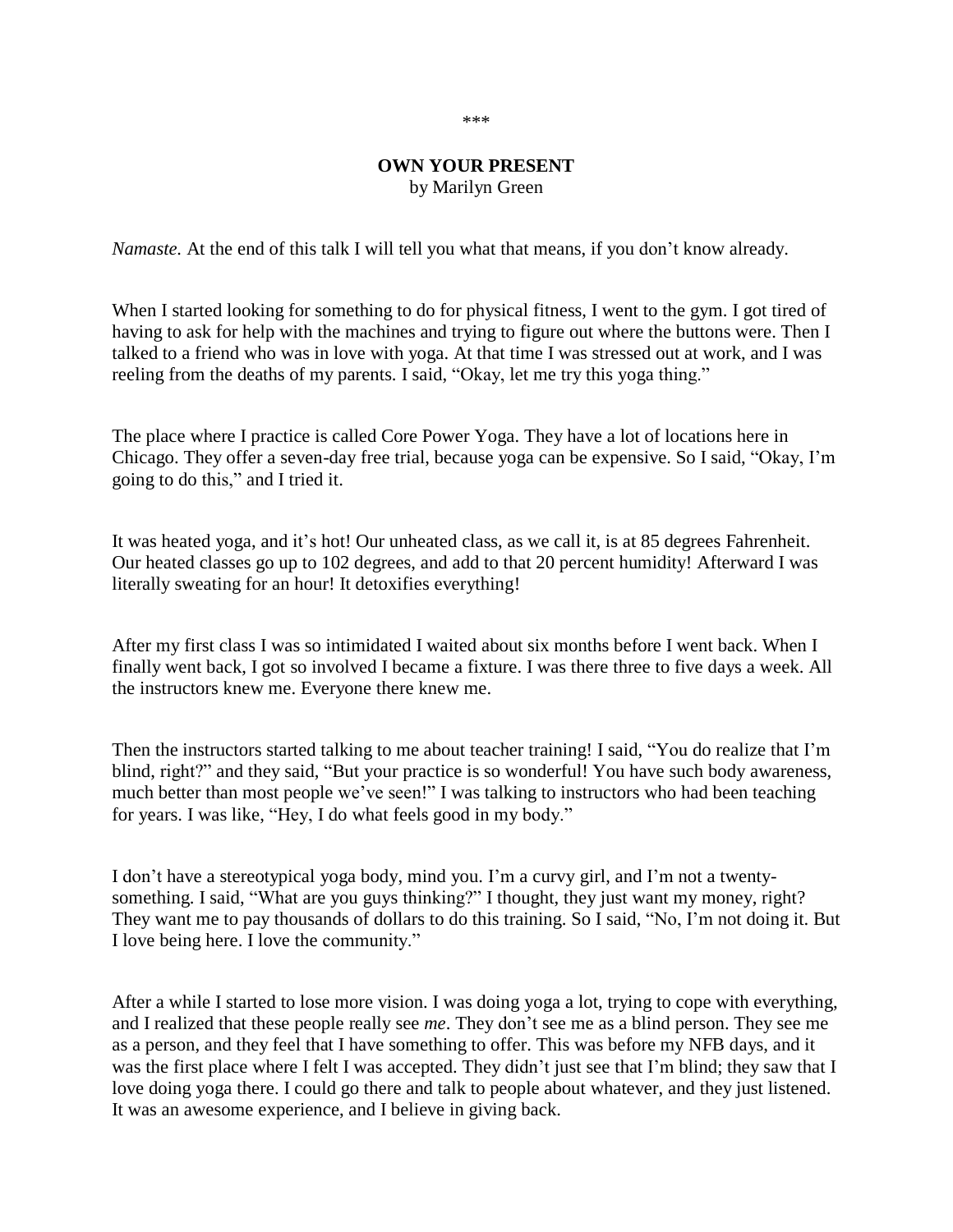Recently online I found a *Huffington Post* article where people talked about the thirty-five quotes from Maya Angelou that changed their lives. One of those quotes speaks to me especially, for yoga and for NFB. "When you get, give; when you learn, teach." So I decided to do the teacher training.

The training was twelve hours a week for eight weeks of intensive learning, and it involved a lot of physical practice. I didn't just have to learn it, I had to do it! I had to feel it in my body. It was the hardest thing! In my first classes, I found out that the girl who couldn't see and needed all the verbal cues couldn't give verbal cues herself! I'd say, "Okay, root your feet, move your legs . . . oh, just look at what I'm doing!" I didn't have the language skills, so I worked on it. I worked really, really hard. By the end of my teacher training the feedback was, "Your verbal cues are on point!" That was the best thing they ever said to me.

Then there was hands-on position adjustment. I said, "How do you expect me to adjust people when I can't see them?" But we worked that out, too. I always had someone in my classes who could assist me with direction. I knew how to adjust, it was just the visual aspect of adjusting people that was a challenge sometimes.

I did my two hundred hours of teacher training, and I graduated in 2016. I started teaching at a place in downtown Chicago called Second Sense. I enjoy it, and the students enjoy it, too. The staff say it's one of their best attended classes. When I went back about eight weeks ago, I had nine students. Nine students is a big deal in that little board room that we use! We were staggering mats—and mind you, my students are blind, and the majority are over fifty. It's a challenge for me a lot of times, and it's a challenge for them, but we make it work. A lot of times I do the poses in my own body so I can feel what it feels like.

So right now, because we've been sitting for an hour and some, I'd like you all to stand up and feel it in your body! Are you all with me?

Stand tall! We are owning our futures this weekend, right?

Root your heels in the floor beneath you. Sway from side to side, and begin to feel comfortable in your space.

Hug your thighs together—squeeze tight! Melt your belly button toward your spine.

Float both arms up over your head. Rotate your pinkies in toward one another.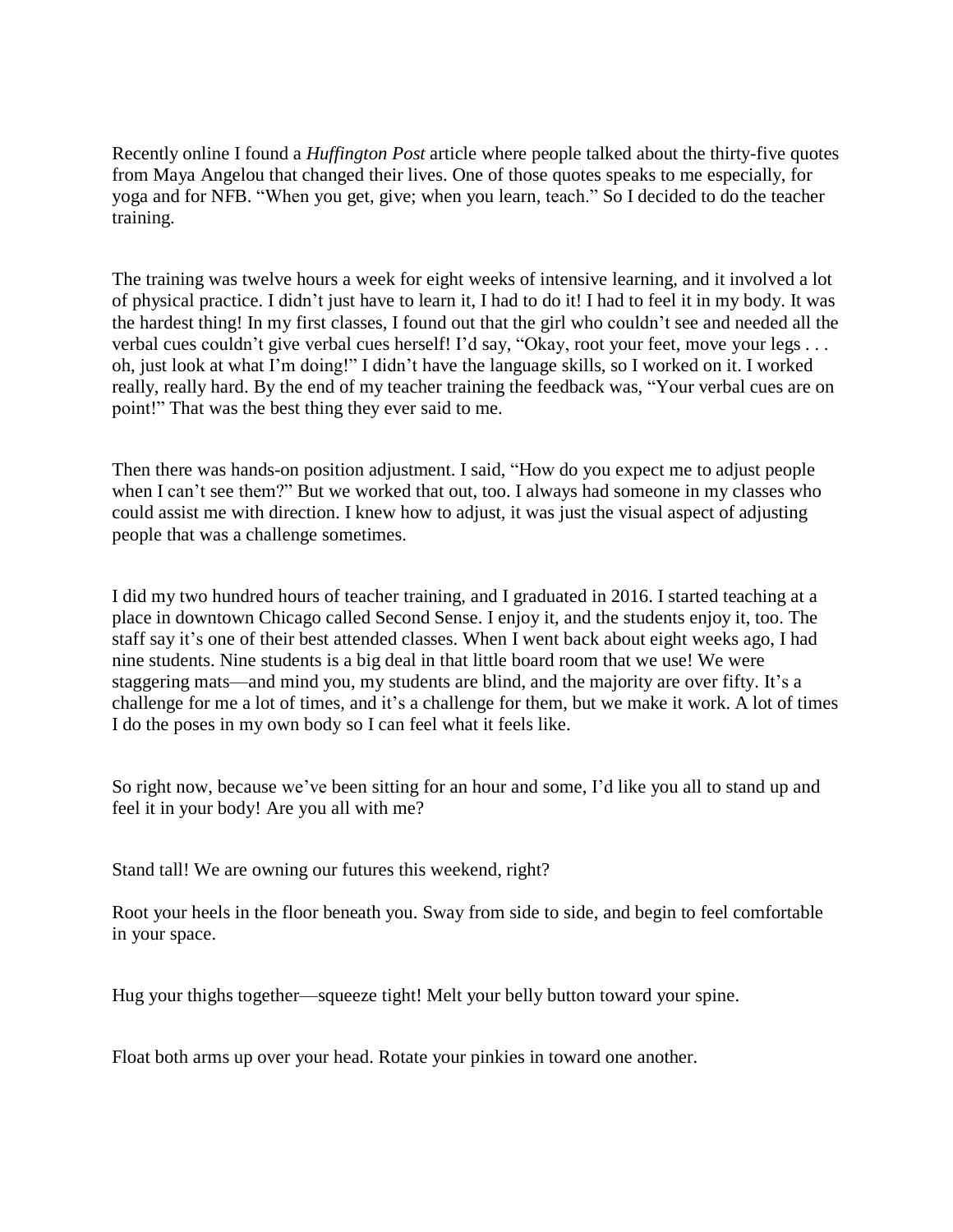Find your *drishti*, which is Sanskrit for your point of focus and concentration. Breathe deep in through your nose and out through your mouth. Let your breath go. Deep inhale through your nose, even deeper exhale through your mouth. Inhale, exhale.

Continue these breaths on your own, and in these few minutes that we have, find your space. Own your future. Own your present. Whatever it shall be, this moment, just breathe and take the time.

That is the thing that I love about this practice—the time. Time for yourself, time to breathe, time to explore. We all know with NFB it's about exploring, it's about being curious, it's about challenging yourself. Right now, if you're still with me, this is your challenge. This is your moment, right here, right now. Own it. Be comfortable in it. Challenge yourself to be right here.

Inhale, exhale. Inhale, reach your fingertips to the ceiling. Exhale, reach your arms wide like a cactus. Inhale, raise your arms to the ceiling; exhale, reach your heart center. Inhale, bring your thumbs to your third eye space between your eyebrows. Your space of all knowing, your space of ownership. *Namaste*.

*Namaste* in Sanskrit means, "I see you." What yoga and NFB mean to me is to be seen. It's not being seen as the blind girl or the curvy girl or the girl who can't do a headstand. It's being seen for who I am and what I am. So at this moment I say to you truly, *Namaste*. The light within me bows to the light within you. *Namaste*.

\*\*\*

### **TO BECOME A NURSE** by Lindsey Fritz

I am from Madison, Wisconsin, and currently I am a fulltime nursing student at Madison Area Technical College. I'm completing the first semester of my program while working as a certified nursing assistant (CNA) at Belmont Nursing and Rehabilitation Center.

I grew up in the Federation, and early on my family taught me that hard work was required if I was to become successful. I want to join the handful of blind people working in the nursing field. Right now I am thinking about specializing in trauma treatment or labor and delivery.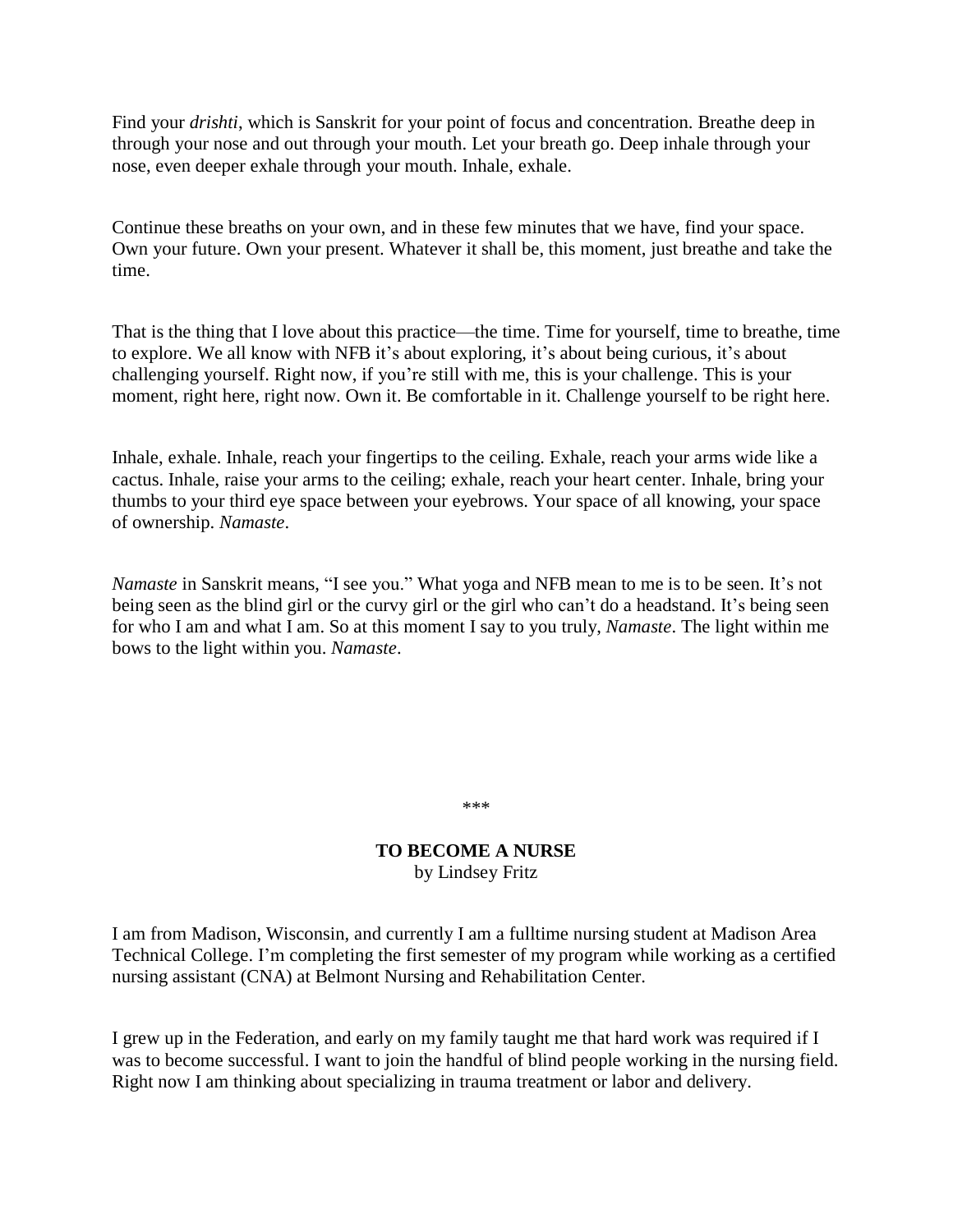My mother has been a paramedic for a long time, and she is my major inspiration for going into the medical field. One of my role models is Dr. Tim Cordes, a totally blind medical doctor who works in Madison, Wisconsin.

Because of my boyfriend, Nathan, I've decided to take my education farther than obtaining my Registered Nursing (RN) license. Nathan is a Type I diabetic who was diagnosed much later than most. He lost a bunch of weight and got severely sick out of nowhere. Some people even thought he was on drugs, which was not the case. I am able to check his sugars and make sure he is getting the correct amount of insulin by using accessible meters and insulin pens. The pens click, and with every click the dial adds one unit of insulin.

My classes include advanced anatomy-physiology and microbiology. I struggle with these classes because we use microscopes, and I am unable to see the slide and the arrows pointing to the parts of a cell that I need to identify. As an alternative technique I use my phone to take a picture through the microscope. I blow up the photo with my computer so I can see it. We also use tactile diagrams and models of cells so I can learn through touch how certain body mechanics work.

Madison College has a great disability resource office; I work with Kevin Carini, who has helped me get the specialized technology I need. For example, in my organic chemistry class last semester, I needed to know how much chemical I was adding to a beaker or flask. I was not able to feel or see the lines on the beaker. Kevin ordered me some large-print chemistry equipment, extra large petri dishes for culturing microorganisms, and gloves that would not be affected by some of the harsh chemicals we used. In my anatomy and physiology classes our instructor is a medical doctor. This is nice because I'm not only learning about the body and how it works, but I'm also learning how to relate my knowledge to the medical field.

My education plans include obtaining my Registered Nurse license and eventually moving on to get my Nurse Practitioner license. I will have to go to graduate school to get my master's degree.

In the fall of 2017 I obtained my Certified Nursing Assistant certification, which is required in order to become a registered nurse in the state of Wisconsin. The CNA course was accelerated, and it only took three weeks. I spent two weeks in class and one week in clinicals. In clinicals I worked from 0700 to 1700 hours every day. This may sound strange until I explain that we use 24-hour time in the medical field to avoid confusion, especially when it comes to giving medications. So I worked from 7 AM to 5 PM every weekday.

After I completed the class and my clinical work I had to take a written state exam and a skills exam. For the skills exam I had to perform some tasks on a mannequin in front of two board certified representatives from Pearson Vue. Pearson Vue is the state board that certifies nursing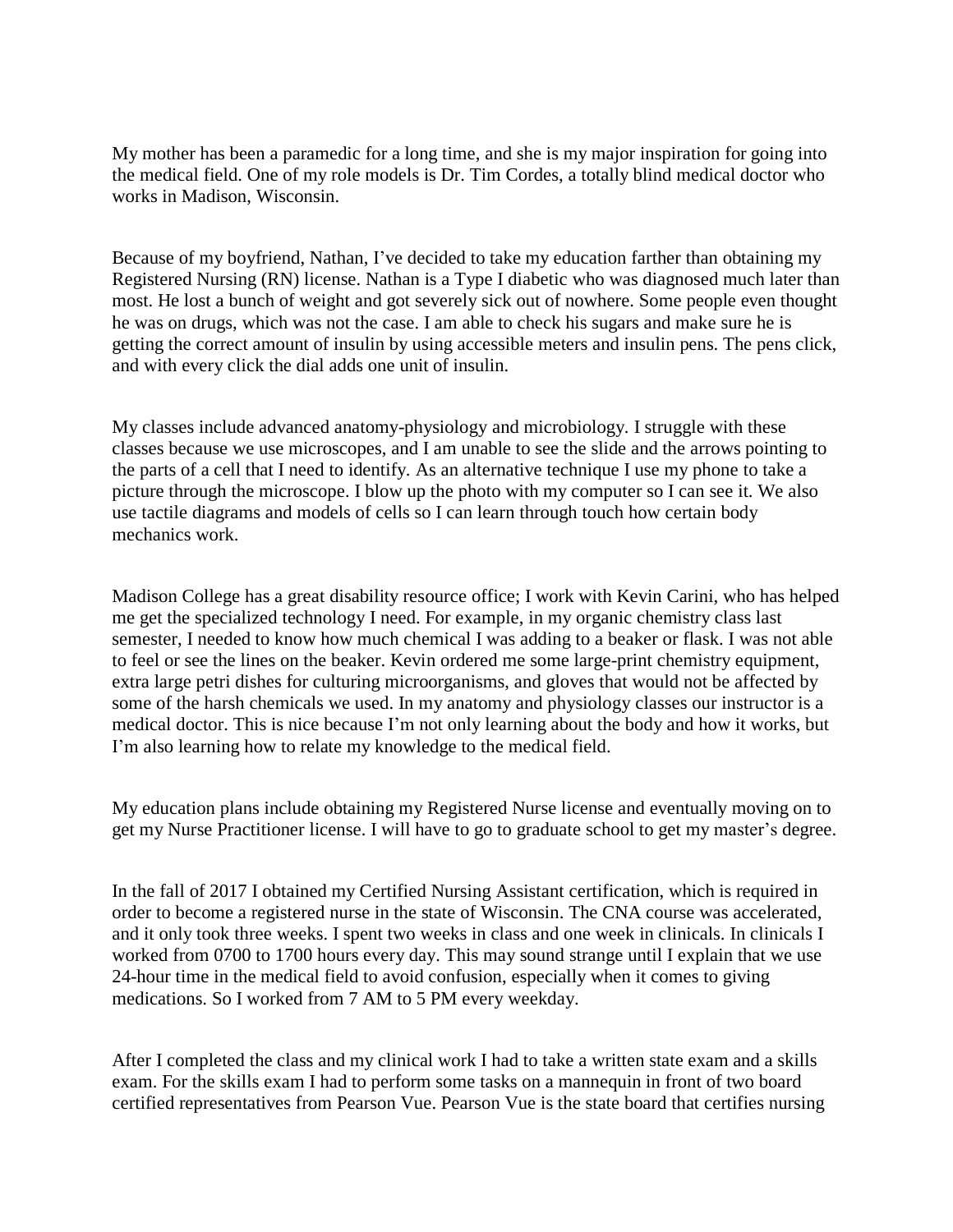assistants in Wisconsin. To take the written exam I had the option for listening to a recording of the questions, and I was able to mark my answers on the paper.

I learned along the way that I had to find my own methods of completing certain nursing tasks. One skill that challenged me was vitals, or taking the patient's vital signs. I am not able to use our standard medical thermometers or blood pressure cuffs because they do not speak and the print is far too small for me, even with my magnifier. Therefore I use my own equipment, which I leave at work on the nurse's carts. I have a talking automatic blood pressure cuff, and I use a pulse oximeter that tells me the patient's O 2 intake, also known as oxygen intake. When I use a stethoscope I place my hand on the patient's shoulders to count the respirations, because I am unable to see the chest or shoulders rising and falling as sighted CNA and nursing students do.

My biggest challenge as a CNA does not pertain to my blindness at all. My biggest challenge is my height. I know—laugh it up! Well . . . it is funny. Many of the beds in the facility where I work don't go low enough for me to reach the patient easily. This is an issue, since I stand only 4 feet 10 inches tall.

When I walked into my interview for my job as a certified nursing assistant with my long white cane, the first thing the Director of Nursing said to me was, "Oh, you're blind." What kind of statement is that? She asked me some questions pertaining to my training, and she checked my credentials. At first she was very timid toward me and didn't seem very interested. I knew that I had lost her interest in hiring me. Then I started telling her about the adaptations I use for assisting residents with certain tasks. Her face just lit up! She seemed astonished that someone like me, with my blindness, was able to obtain my certification on the first try for both exams.

Then she offered me less money than CNAs in the Madison area earn on average. I told her I could go somewhere else, and that I had other places interested in me. I thanked her for her time, and I got up to leave. As I turned toward the door she said, "Hold on." That's when she gave me a better offer, and I was hired on the spot.

All of my residents except in the dementia unit know me, and they know I do things a little differently than the other CNAs. They see me with my cane, and they know not to be afraid of me. They know that I am more than capable of assisting them in anything they need. When you're working as a CNA, trust is a big deal.

At first some residents were uneasy about allowing me to assist them. This was understandable, and I needed to respect it. That uneasiness is an unfortunate response in society. That's where establishing trust comes into play.

Having some simple conversations with people, calling them by name, and asking how their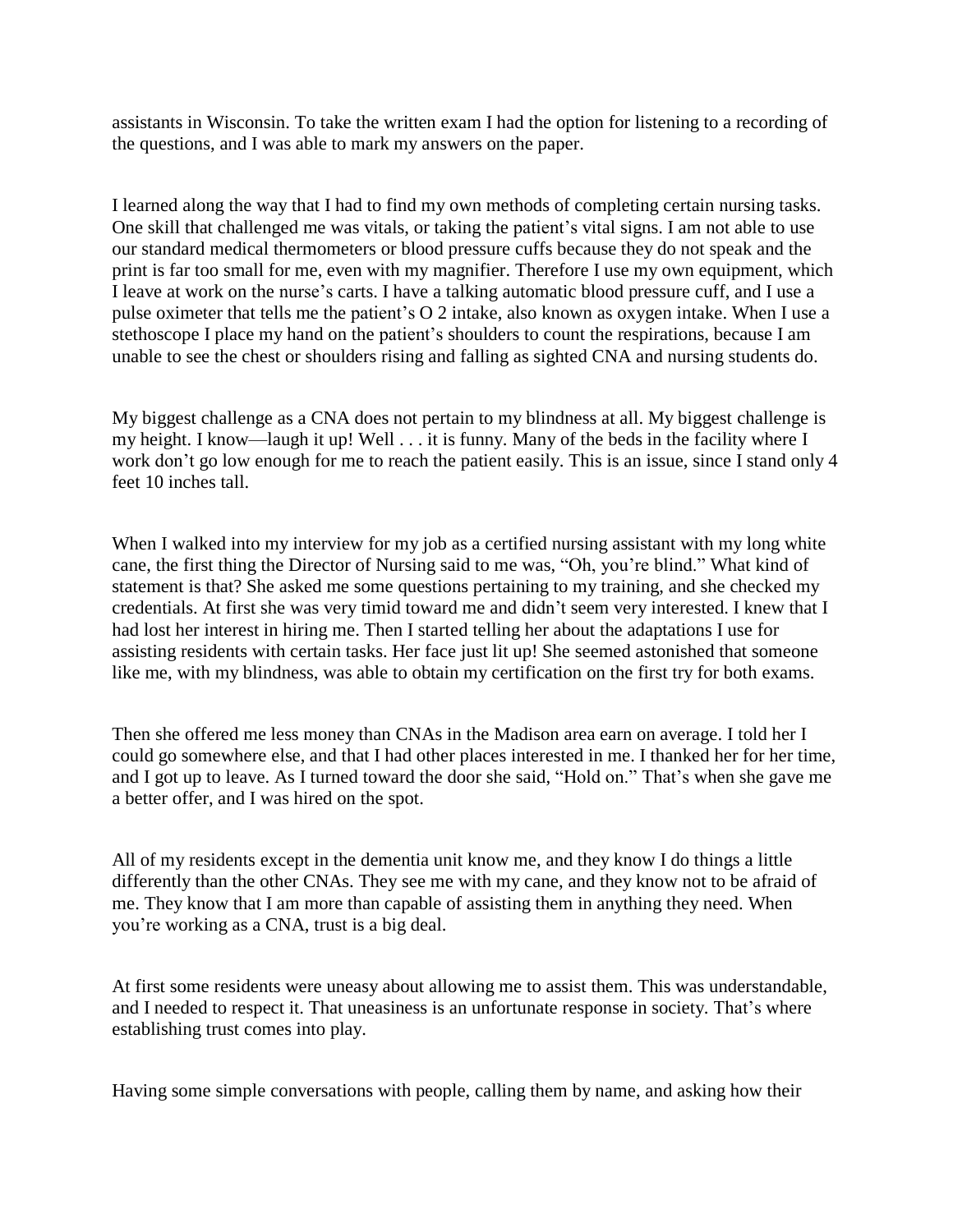families are doing usually does the trick. It took about two weeks for my residents to get to know me and for them to start trusting me to care for them. Now I'm no different from any other CNA. I can come into their rooms, we greet each other, and I assist them with what they need.

Blind people have entered many professions, but the medical field has hardly been touched. I plan on changing that. I want to pave the way for more blind students to enter the world of medicine.

\*\*\*

**THE NEXT BIG STEP: How to Keep Your Job and Thrive in the Workplace** by Yusef Dale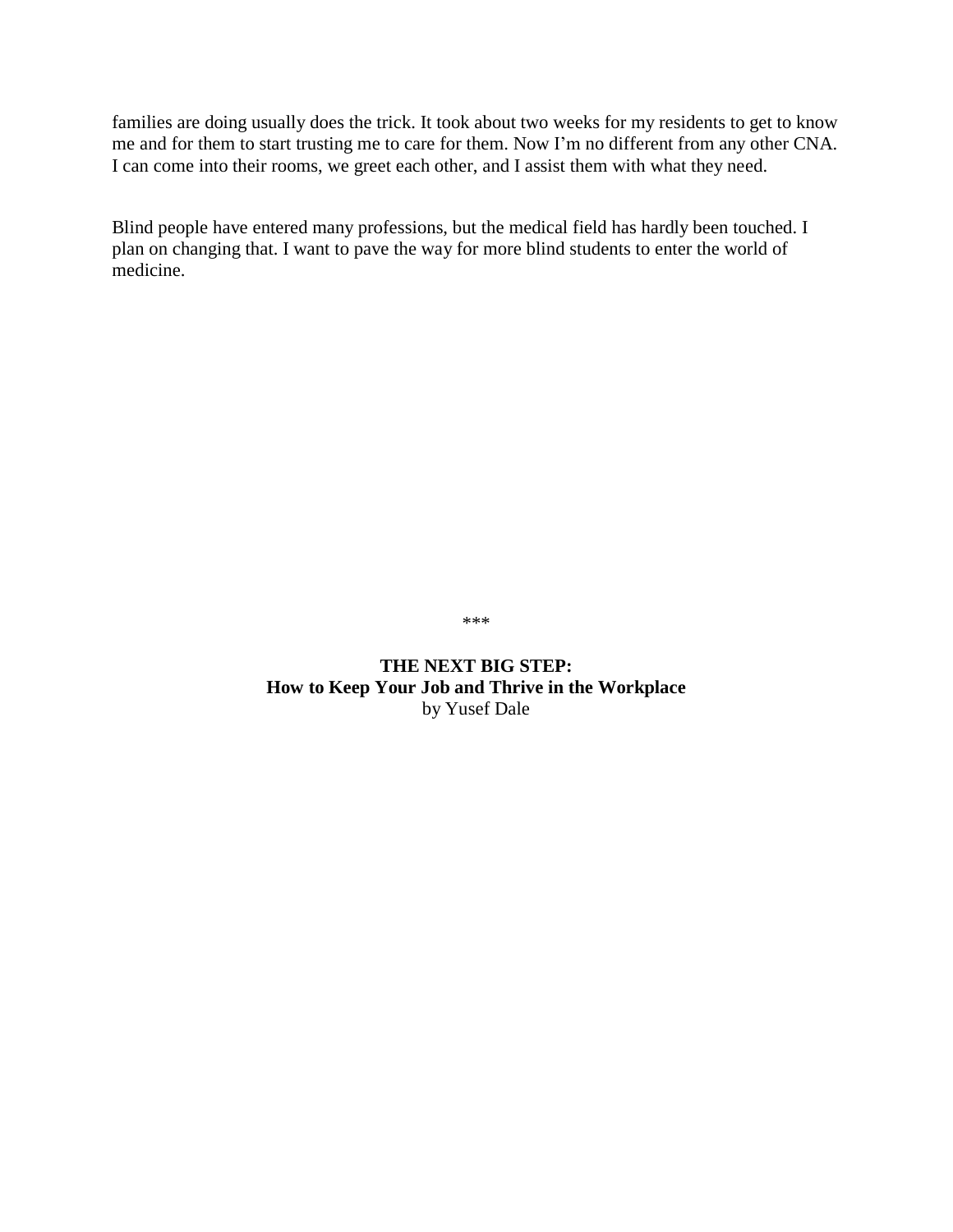

At this seminar you've heard quite a bit about interviewing and getting hired for your first job. only This morning I'd like to talk about what happens next. Once you get that job, you have to do some key things in order to retain that employment and to advance.

# REPUTATION: THE GUIDING PRINCIPLE

It may surprise you, but when it comes to keeping a job and advancing in the workplace, the guiding principle is reputation.

What do I mean by reputation? Reputation is part of the human condition in almost every institution. People talk. As a blind person, you're going to be scrutinized more carefully than most, and people are going to talk about you more than they talk about other people. You have to be prepared for that reality.

Reputation has its own momentum, and that momentum is exponential. When you start on the job, you need to get your reputation rolling in the right direction. To build that favorable momentum you have to be excellent at what you do, and you have to be excellent early!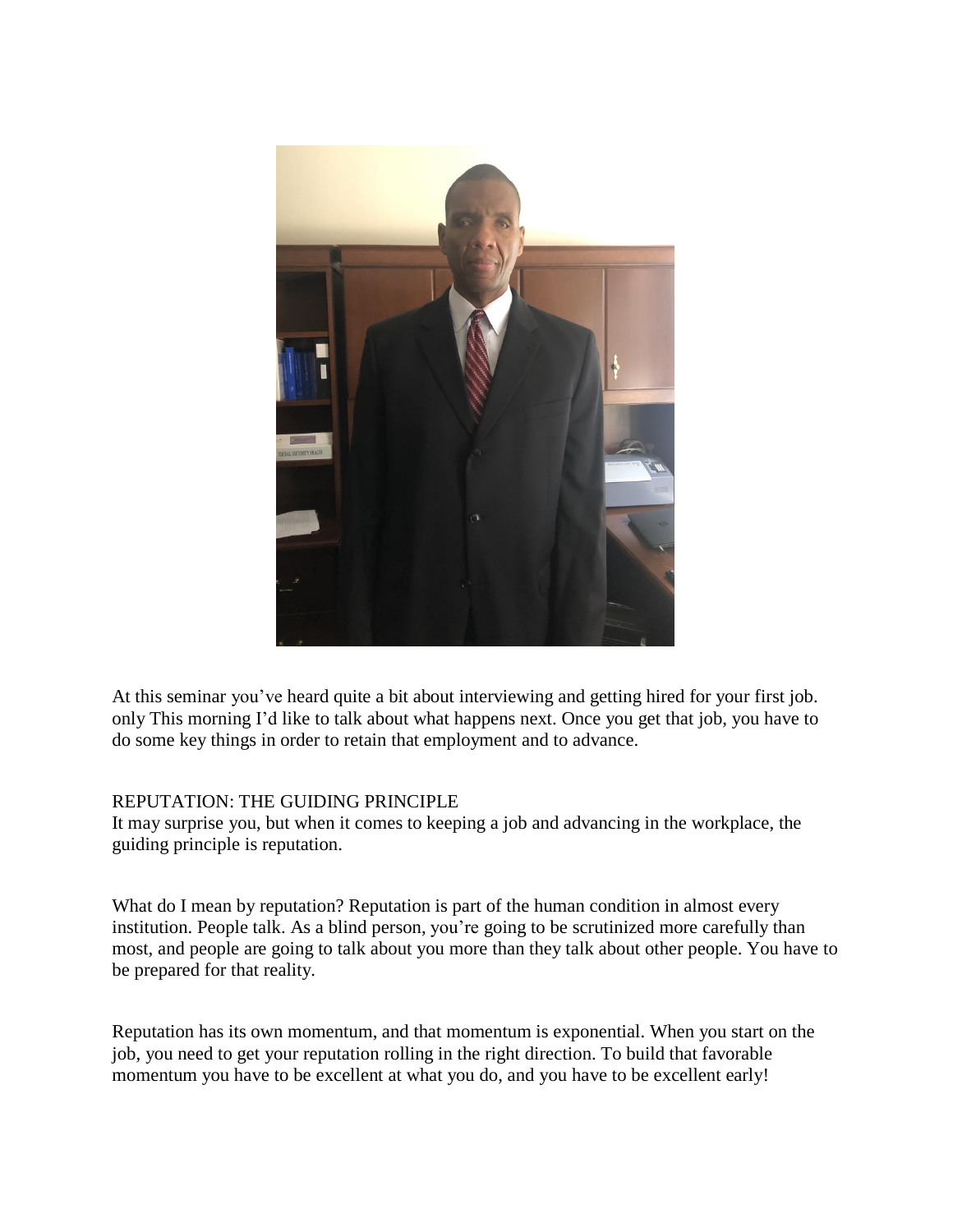Let me assure you that being excellent does not mean you have to be perfect. There's no such thing as perfection! Excellence, though, does mean striving for perfection and striving for it sincerely, with everything you have.

In the workplace reputation is key for everyone, whether you're blind or sighted. But when you are blind, people will attribute any mistake you make to your blindness. And guess what—you cannot undo your blindness! You are going to have to take your reputation seriously in the beginning and be excellent.

### NO SHORTCUTS!

What steps do you need to take in order to be excellent? The first thing I want to say is no shortcuts! No shortcuts! I cannot tell you how important this is!

I work at the US Attorney's office in Chicago. It's a very prestigious office, one of the top litigation offices in the country, maybe just behind the Southern District of New York. Pat Fitzgerald was the US attorney when I started, and he is legendary. When he was working in New York he prosecuted some of the biggest bomb terrorism cases. When I came to the US attorney's office, I knew right away that I was going to be scrutinized. I said to myself, "Yusef, no shortcuts!"

The first thing you have to do to implement the no-shortcuts strategy is read, read, read! When you start a job you're going to undergo a training program for new employees. You're going to go to lectures, you're going to take notes, and you're going to get a vast amount of written material. Inevitably you'll be tempted not to read it all. You might think: *I'll go to the lectures, and I'll take notes on everything the trainers talk about. I'll learn that way.*

Don't do that! Read everything, and make sure you understand it all. If you don't understand something, ask questions of someone whose trust you have gained so that they don't judge you.

Once you start with the substance of your job, you're going to get what we call "go-by's." Everything has a go-by. For instance, in my office somebody has prosecuted a multi-defendant gang case, and they all pled out. What does the plea agreement look like? What does the cooperation agreement look like? If I'm flipping one person against another, what does that look like? Give me a document I can go by.

Go-by's are part of what everyone does, but sometimes you're tempted not to read those documents all the way through. You might think: *This paragraph is in every plea agreement—I don't have to understand it. I'll just put it in.*

Don't do that! Read and make sure you understand every statute. Don't fall to the temptation of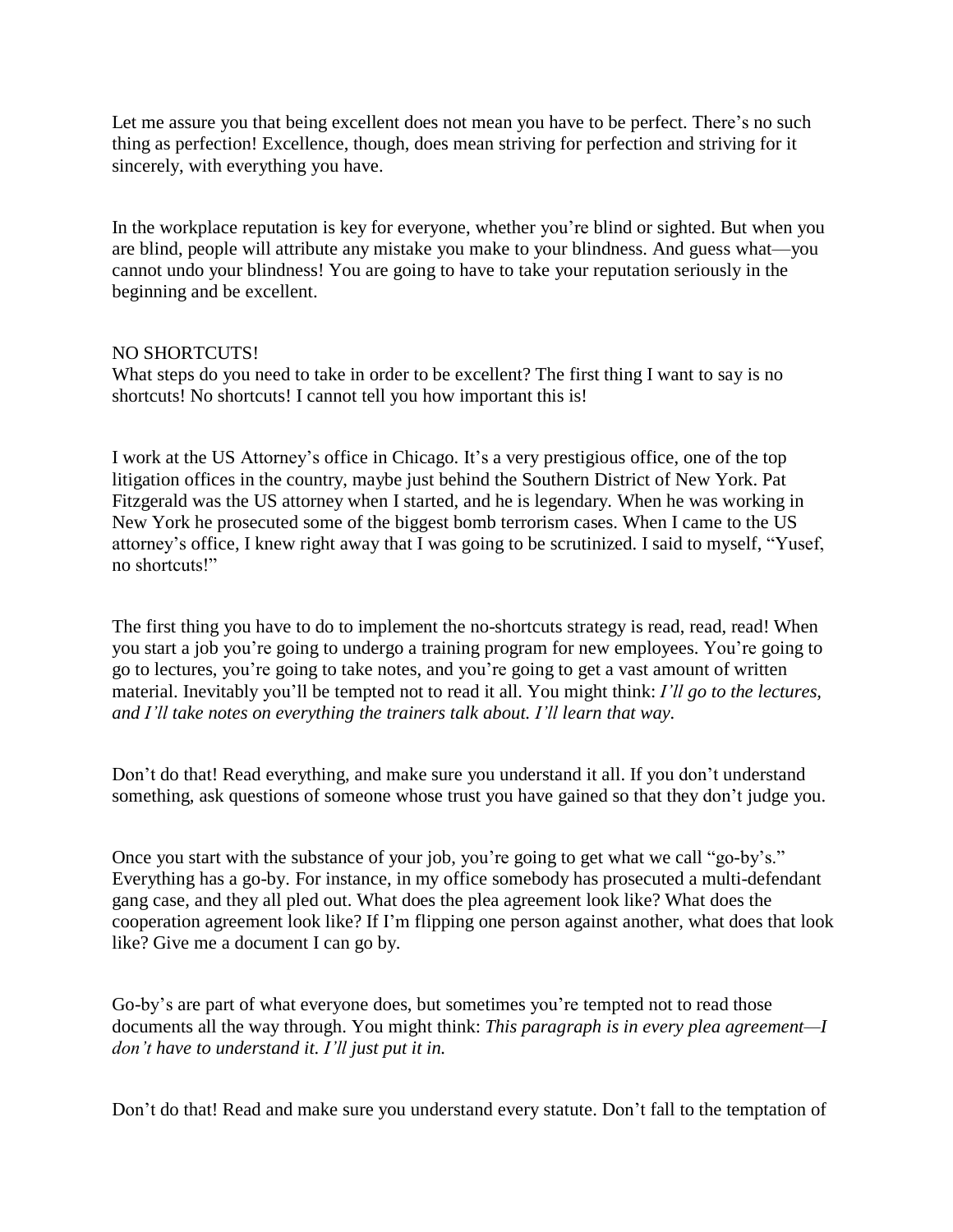not reading everything and not understanding everything. Remember that your reputation is everything, and if it gets rolling in the wrong direction, you're done.

As blind people we cannot afford the leeway of taking shortcuts. Question everything. Research everything. Make sure you know that everything in your document is right! Be excellent!

#### ASK THE RIGHT QUESTION

The next thing I want to tell you is to ask the right question, and ask it in the right way. Everyone has questions starting out in a new job. But everything applies to us disproportionately as blind people, so what we ask and how we ask it is very important.

What does it mean to ask the right question in the right way? No one respects a person who comes into their office and says, "Hey, what's the answer to this?" When you ask a question in the workplace, particularly if you're blind, you need to demonstrate that you have context for your question. You need to show that you have tried to answer the question before you go into your colleague's office.

Soon after I started at the US Attorney's office, I dropped by the office of Lisa, one of my coworkers. I said, "I'm having an issue with understanding the safety-valve proffer. I've read Guidelines Section 5K1.1. I've read the statute that applies. Here's what the statute says, and the seminal case says this. Here's what I don't understand." I didn't just walk in and ask Lisa a question. I made sure she knew I had tried hard to get the answer. I showed her that I was thinking and that I'm not lazy.

I cannot tell you how important it is to ask the right question in the right way. Guess what's going to happen? The next time Lisa talks to one of her buddies, she'll say, "Wow! That new hire who's blind, he came into my office with a question, and you could tell he had read and researched before he asked me." Because we're blind, people are not going to expect that from us. There's a lot of depth to the ignorance out there in the work world. They will assume the worst unless you ask the right question in the right way.

### BE INTENTIONAL

Be intentional about demonstrating your work ethic. Make sure people know you're willing to work long hours. When I first got to the US Attorney's office, I worked seven days a week a lot of the time. I worked till seven, eight, or nine every night, and people knew it. You can't be phony about it. Don't send a 10 PM email if you don't have to send a 10 PM email! People will see through that! But if you have to send an email at 10 or 11 PM, send it! You want people to know you have a strong work ethic, that you're willing to work long hours, and you're willing to work hard.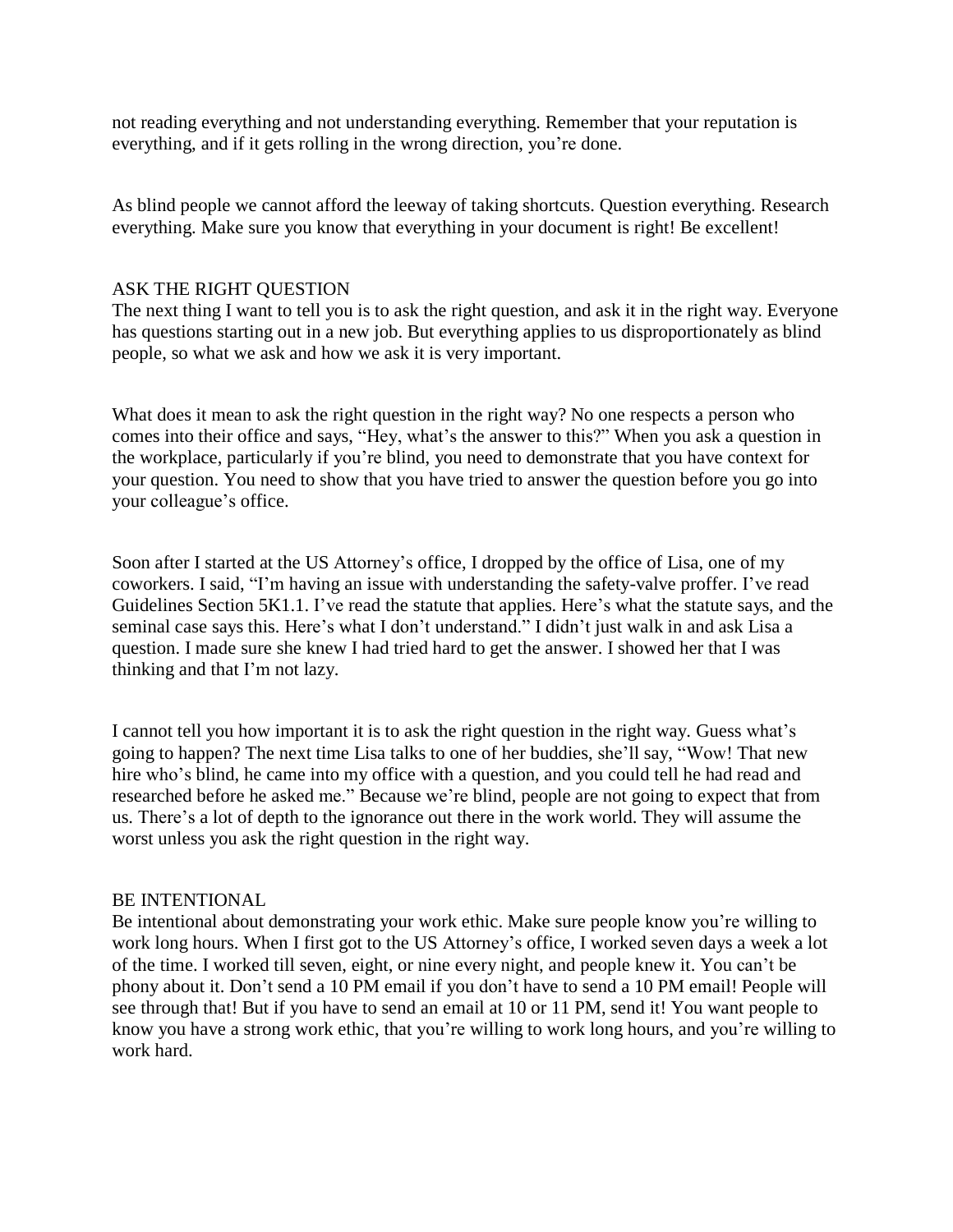As a blind person coming into a new job, you have to deal with one huge issue that other people aren't dealing with. You have to learn to do your job without sight. That's an additional challenge that requires some extra work. Don't be ashamed to let people know you work hard. They're going to tell their friends, "Hey, I see him here on the weekends! I see him here late at night!" They respect you for that, and your reputation gets rolling in the right direction.

#### NO EXCUSES!

My next point is really a big one. Don't allow others to make excuses for you! I know you folks in here are not going to make excuses for yourselves. You've achieved a certain amount of success, and you're used to not making excuses for yourselves—at least you should be!

But a sneaky thing happens in the work world. People will try to make excuses for you. It can be very subtle, and you might not notice at first. Your boss might come to your office say, "You're doing great work here. But we've got these mortgage fraud cases, and they have a gigantic document load. We'll give you some other cases instead. You'll be doing the same amount of work as everyone else. We're just not going to assign you these document-heavy cases."

When that happens, the answer is *no!* Never let people make excuses for you and tell you what you cannot do. They may sound like they're complimenting you, but they're setting you up for failure. They're saying to themselves, "There are certain things I can't ask that employee to do." I don't want to sound melodramatic, but that is going to doom you to failure.

Once I got a lecture about this issue from someone I really liked and respected. So when that assignment came up I said, "I can do mortgage fraud cases. I've got this." And when you do the mortgage case and do it well, your reputation gets rolling! It's cooking now! It's cooking! So never let anyone make excuses for you!

Here's another example that was important in my career. I was handling a case with a really great prosecutor. She clerked for a Supreme Court justice. I always strive for excellence, but this time I understood I'd be measured by an especially tall yardstick. Whatever this prosecutor said about me—and she would say something, because that's human nature!—whatever she said, I needed it to be good!

The case was a more or less straightforward bank robbery, but a lot of surveillance video was involved. Dealing with video is one of the biggest challenges for a blind person in this profession. You have to figure out how to explain it to a jury. She said, nicely, "I'll handle this main FBI agent, because there's this video. But we'll still question the same number of witnesses."

I said no. Once I knew she thought I'd have trouble with the FBI agent, I insisted that I take that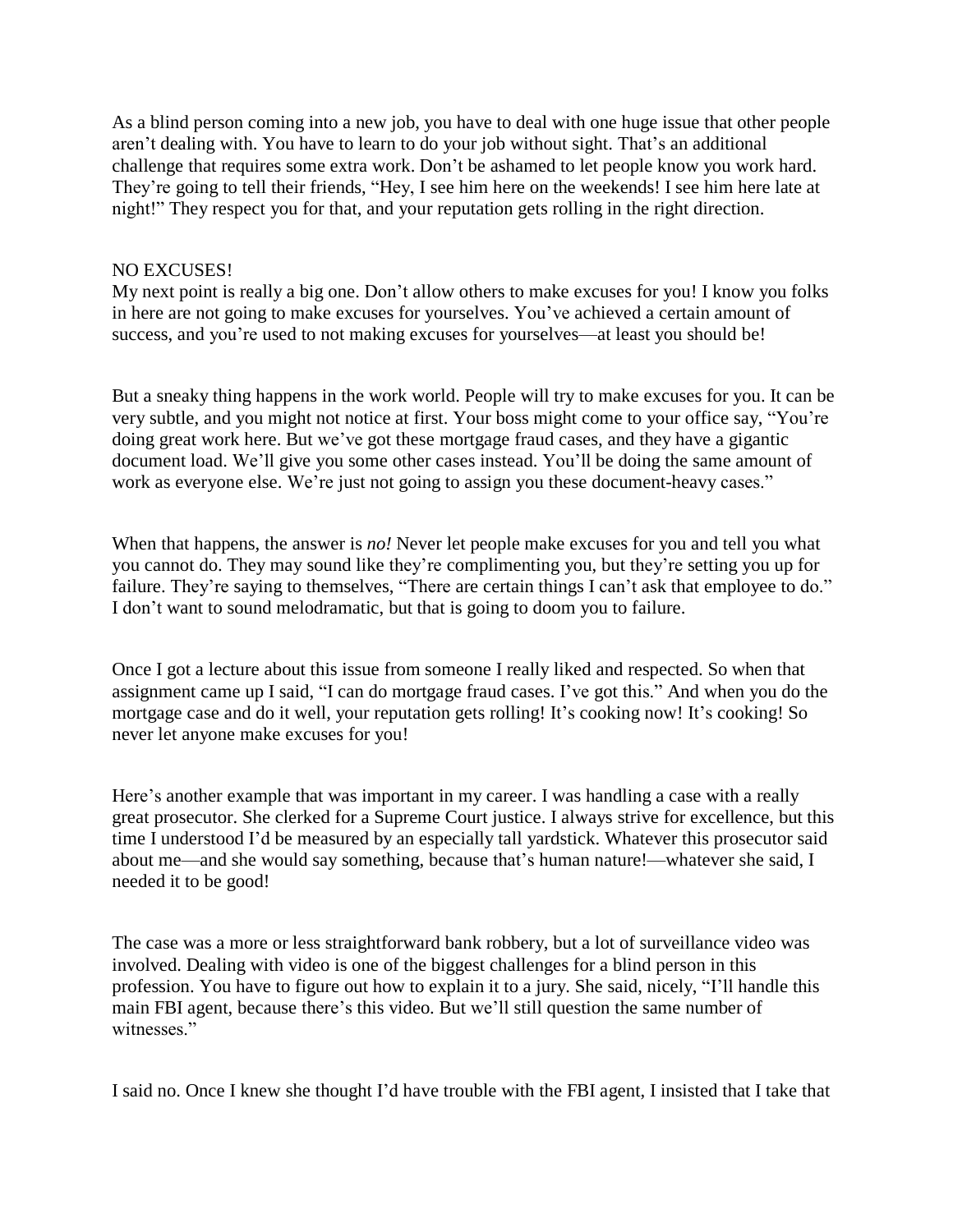witness. I was really direct with her because I liked and trusted her. I said, "If I don't do this, you'll have doubts about whether I can do it. It's important that you not have those doubts."

I went out to the bank like we always do. I looked at the terrain. I had an assistant explain to me what was in the video, exactly what time things were happening. I went over and over it in my head. I went back to the bank. I walked the terrain again to make sure I understood it, and I put that FBI witness on the stand. It came out fine, and that's the point. The prosecutor was ready to make an excuse for me. But once I knew she thought I couldn't deal with the video, I insisted that I do it.

#### WRITE IT RIGHT!

The last thing I want to talk about is proofreading your written work. If something goes wrong, you will not get the benefit of the doubt. I know, because I've been there. I know other blind professionals who've gone through it. When you're writing something in an email, be very, very careful about your grammar and your spelling! Make sure you have automatic spell-check turned on before you send an email. If you know you confuse certain words in your head, make sure you don't confuse them when you send out emails or when you turn in written product.

All day I write, write, write! People think lawyers spend all their time in court. But mostly I write. I write motions and sentencing memos. I write a prosecution memo at the beginning. I draft the indictment. Frankly, writing is not one of my gifts. I've become a good writer, but I had to work on it. For instance, I know the difference between except and accept, but when I'm typing like crazy at my computer, for some unknown reason I'll write except when I mean accept, like to accept an agreement. I've got to double-check it every time.

Listen, you might make a mistake. I've made one or two! But if your reputation gets rolling in the right way, people know you're a person who works hard. Then you'll get the benefit of the doubt.

#### HUMAN ASSISTANTS

Now I want to talk quickly about working with a human assistant, such as a reader or a driver. In the law business we have secretaries. The duties of my assistant sometimes extend a little beyond the usual, but it's not a big deal.

One thing an assistant can do for you is proofread your documents for formatting, because weird things happen sometimes when you're typing. One time I had two pages that were all in italics. I had no idea how it happened! When your document goes to the court or to your supervisor, you want it to be impeccable.

Make sure your assistant knows his or her role. Your assistant's job is not to think for you. Your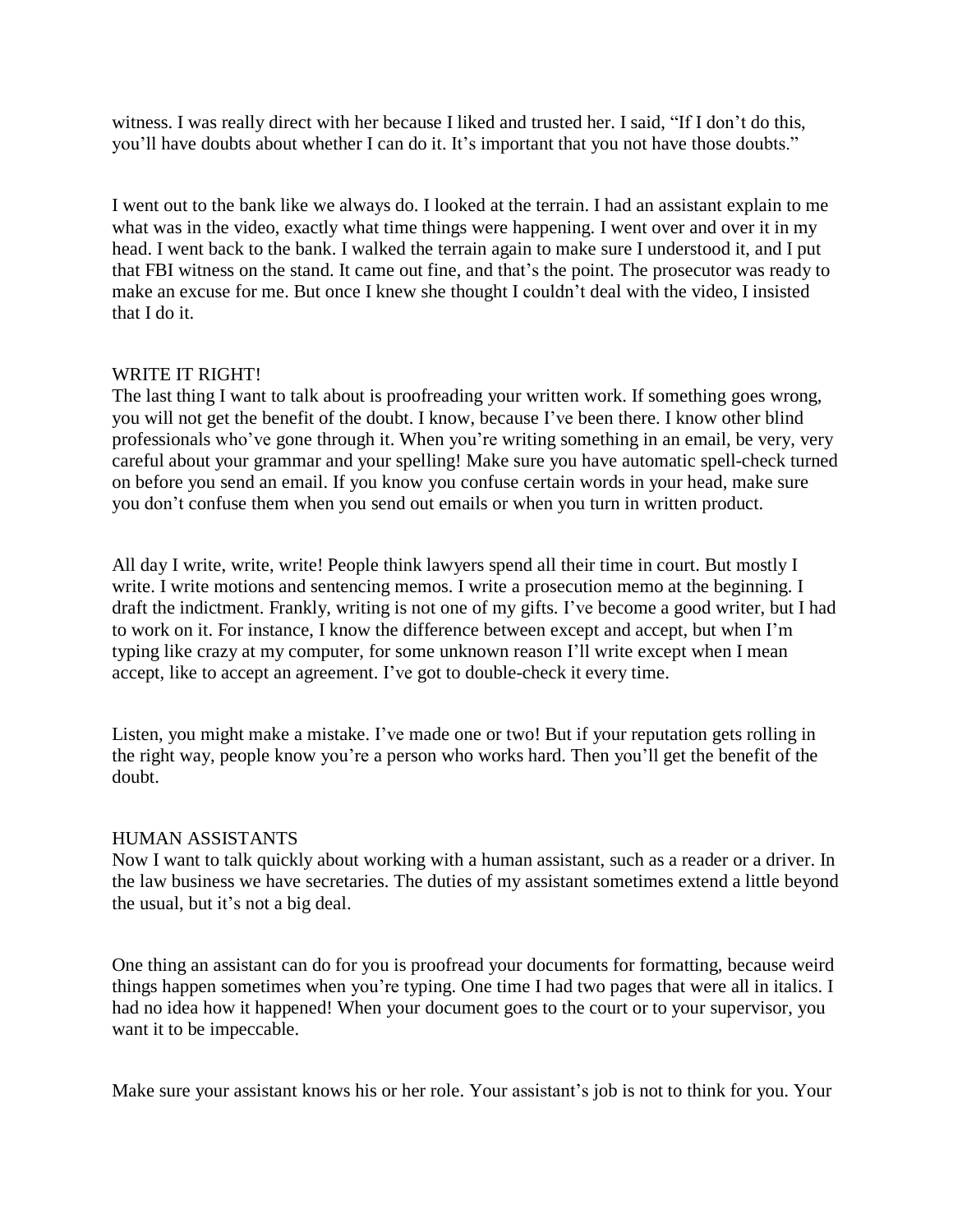assistant's job is to serve as your eyes. Carefully and delicately make sure your assistant understands that. In the work world people will sometimes try to give your assistant credit for the work you do. It's shocking, but it's something we all live with as blind people. When you refer to your assistant in your workplace, make sure people understand his or her role. I might say casually, "She sees well, and that's all I really need."

These are the things I think are really important about retaining employment once you have it. Get your reputation going, be excellent, no shortcuts, make sure you're doing things the right way, ask the right questions. I want to end with a story that speaks to these points.

I got to the US Attorney's office in 2007. I had previously worked for the Social Security Administration. I went to the US Attorney's office on what they call a detail. The Social Security Administration sends over an attorney to prosecute criminal fraud against Social Security. So you're sitting in the US Attorney's office, but you still work for Social Security.

Anybody who goes to the US Attorney's office from Social Security wants to stay there. It's a very prestigious office. You'll never have another job like it! I knew that once I worked for Pat Fitzgerald I could say that for the rest of my career! So I went there with the attitude that I was going to be excellent.

One of my first trials was a complicated bank fraud case. The defendant was accused of embezzling money from a bank where she worked and shuffling funds among various accounts. Then she orchestrated a bank robbery to try to cover up the theft! I was on that trial, and I actually put the bank witness on the stand. It was hugely complicated! There were rows and rows of debits and credits, numbers all over the place! I had to explain it during my direct testimony, and then I had to explain it at closing. My closing argument was not as good as I would have liked it to be, but I had those numbers down pat! I was able to explain everything to the jury. I showed them where those debits went and how this woman set up the bank robbery so she could pretend the money had been stolen.

The judge in that case was a former prosecutor from our office. She saw all the work I'd done. I didn't take any shortcuts. She saw that.

At the end of my two years, when my detail was nearly over, I wrote Pat Fitzgerald a letter. I said I wanted to stay on and become an assistant United States attorney. Pat Fitzgerald said, "You've done good work here. Let me go back and do my due diligence, and I'll let you know the decision of the office."

Later he came back and said, "We'd like to have you stay on. You're an addition to the office." Then I went next-door to Lisa. I said, "Wow! I've got some good news! I'm actually staying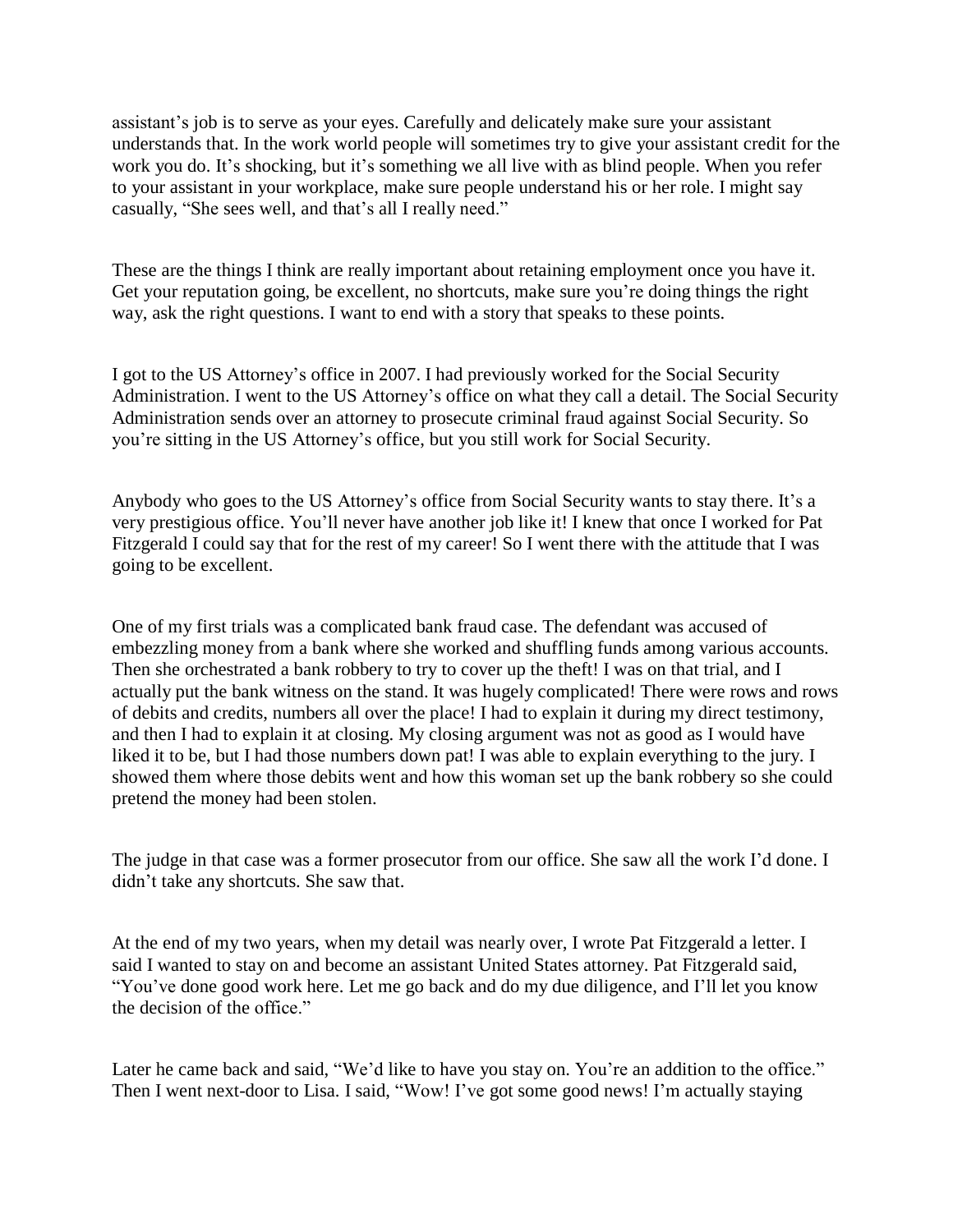on!" And she said, "I know. I'm on the hiring committee." So all that time I was working and asking questions, she was assessing me. And, because the judge on that bank embezzlement trial was a former prosecutor in the office, and because she randomly happened to be assigned to a few of my cases, it would not have been unusual for her to share her impressions with the office. I feel pretty certain that, if she did so, she had favorable things to say.

That's the point of the story. You never know who you're talking to. It's important to remember that. Be excellent, and get your reputation going in the right way. It will lead you to success in the workplace.

\*\*\*

### **WALKING THE RUNWAY** by Mary Lou Grunwald

I enjoy shopping, and one of my favorite stores is Talbot's out at the Old Orchard Shopping Mall. Going out there is a good travel experience. I take a couple of buses to get there, and I have the chance to do quite a bit of walking.

I really like the clothing selection at Talbot's, and as a vendor myself I appreciate that they know how to display their merchandise. Sometimes they ask customers to model outfits in the store, and I overheard the salespeople talking about it. I went to a couple of their fashion shows to find out what was involved, and I thought, Hey, I could do this! I'd always thought I'd like to do some modeling, and this might be my chance.

First I laid some groundwork. I'd visit the store wearing really nice outfits to get the salespeople's attention. Finally I got up my courage and told one of the stylists that I would like to model clothes in the store. She looked startled at first, but then she thought about it, and she said, "Well, you're an active boomer, and that's the image we want to promote. Let's think about it."

About a month later the stylist gave me a call. We talked for a little while, and she asked, "Do you really think you can do this?" I knew that was a blindness-related question, even though she didn't ask it directly. I told her I had attended some of their fashion shows, and I was sure there wouldn't be any problem. She said I seem to shop in the store a lot, and I commented that my credit card isn't too happy about that!

At first when I considered the idea of modeling, I was just thinking about myself. But as I talked to the stylist, I realized this could be a chance to educate people about blindness and maybe open up opportunities for other people. I told the stylist I wanted to use my long white cane as I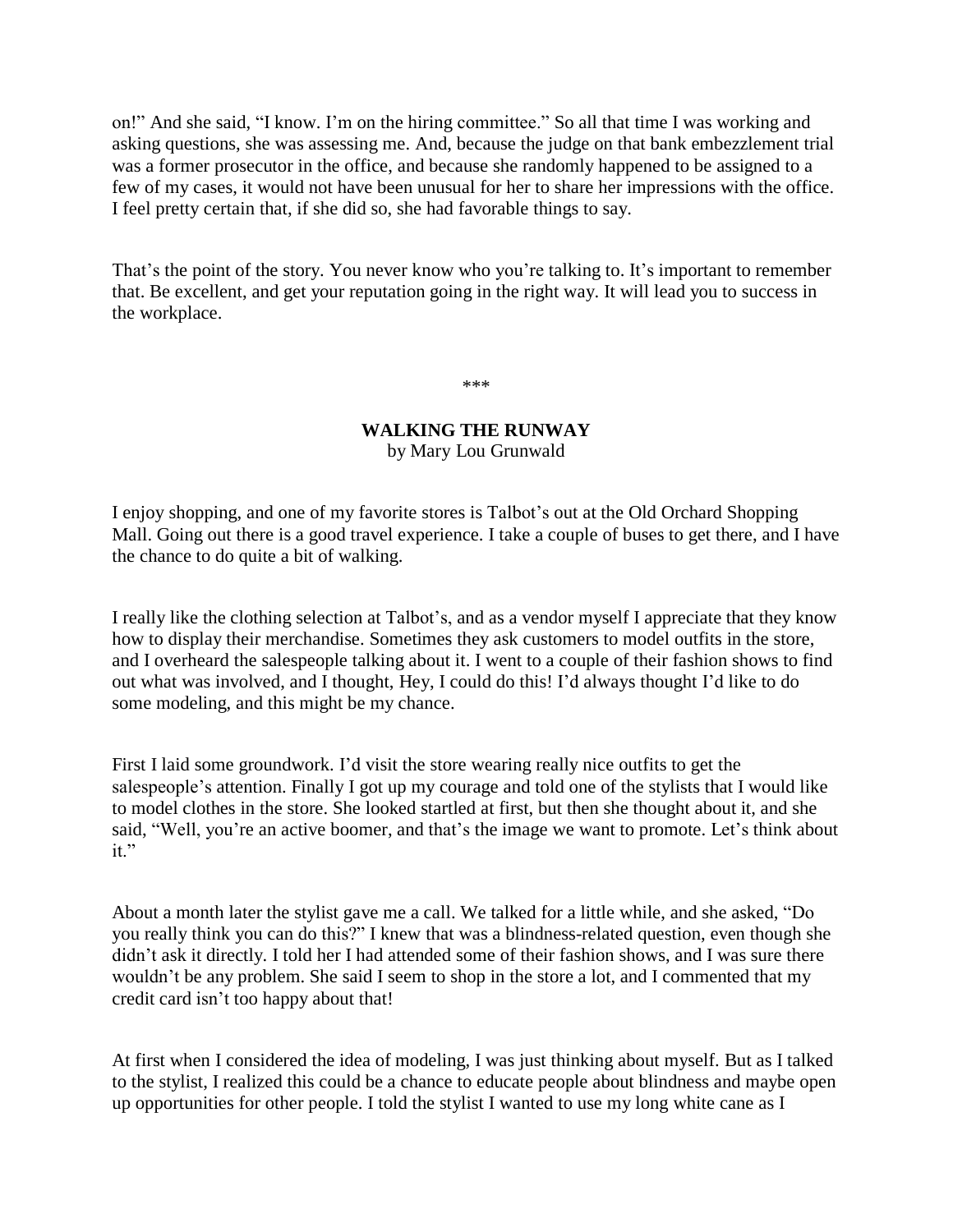walked down the runway.

She really hesitated about that. She wanted to give it a lot of thought. Actually I was pretty sure I could walk down the runway without my cane. The lighting was good, and I was pretty sure I could maneuver just using my residual vision. But my cane is part of who I am. It's because of my cane that I can travel out to places like Old Orchard. So I felt that it was important for me to use my cane in the show.

We left the decision up in the air. Finally they called me back and said I could use my cane as long as I didn't stick it out too far. They didn't want me to distract from the merchandise! I reassured them about that, and they said they would schedule me to model.

You never know how these things are going to go, so I didn't tell many people what I was going to do. I thought I better just keep it quiet till I knew how it turned out.

I modeled two outfits in the spring show in April. One was business casual, and the other one was a sporty boomer-on-the-go outfit. The next day someone from the store called to tell me they had received several calls from customers who said they enjoyed seeing me. They said they really liked the way I presented the merchandise, and they appreciated that I smiled and seemed to be having a good time. I was thrilled! The callers didn't even mention that I'm blind!

After the spring show I told our state president, Denise Avant, what I had done, and she was very excited. She encouraged me to share my experience with our community. This really is an example of following a dream I've had for a long time. I want all blind people, especially our young people, to realize the possibility of doing things they might not believe they can do. Modeling, dancing, acting—all of those things are possible for us, just as they are for anybody else. You've always got to be open to new things. You never can predict what's going to happen in life!

I'm going to model in another show at Talbot's in the fall. This time I plan to let everybody know ahead of time. I hope lots of my friends in the NFB will come to see me and cheer me on! We can live the lives we want!

\*\*\*

# **GOING BACK TO WORK**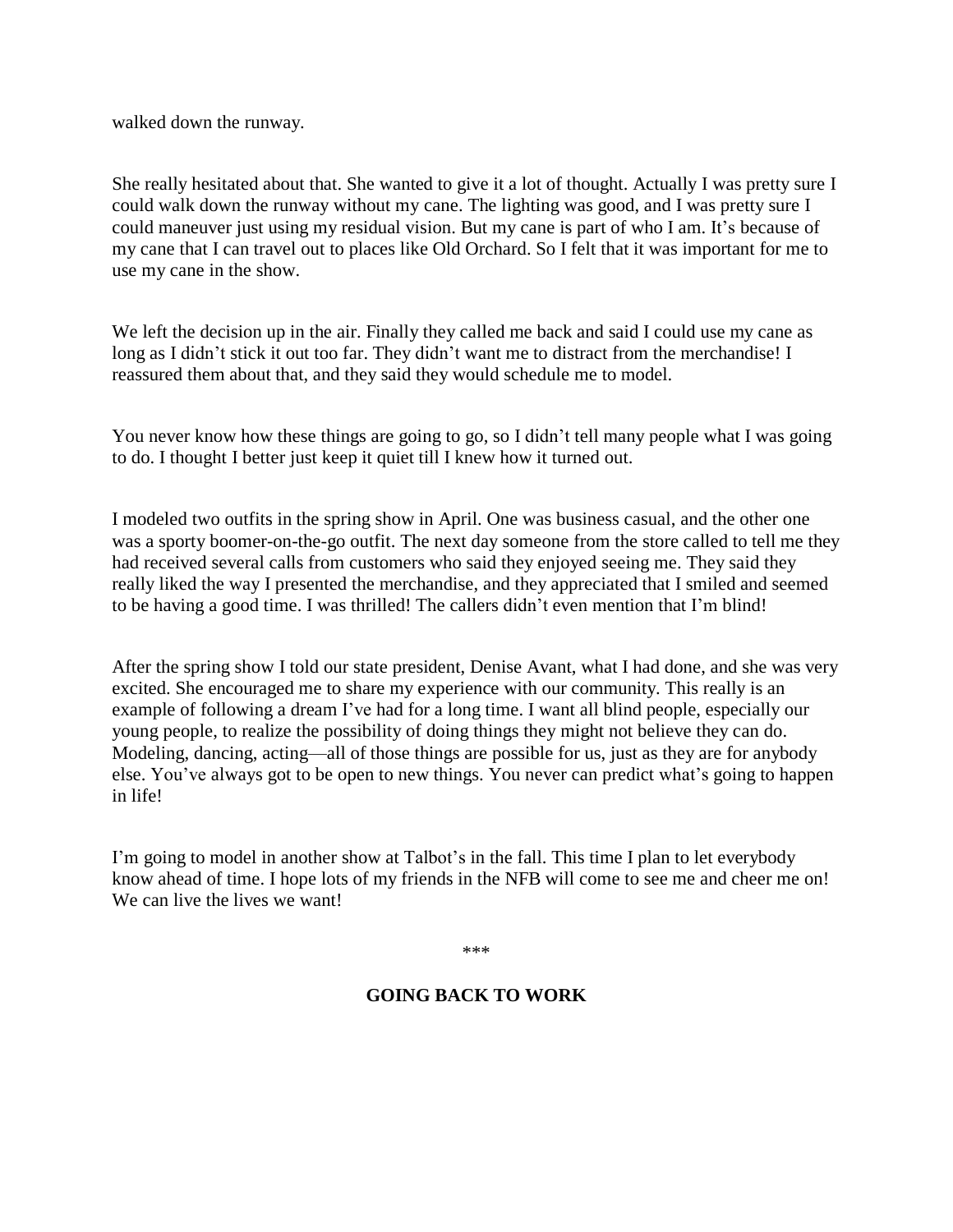

# by Kira O'Bradovich

I moved back to Chicago in the summer of 2018. I was back in the Humboldt Park neighborhood, and my former roommate lived just around the corner. But it may as well have been a different world. After two-and-a-half years living at home with my parents in Omaha and working part-time between eye surgeries and recoveries, I was ready for independence and, I hoped, for full-time employment.

A child of the lost generation, I was fully prepared to take whatever position I could find. However, now that I had a visual impairment, applying for positions was a brand-new experience. At the beginning I stuck to the nonprofit sector. My rationale was twofold. My education and past work experience were primarily in this sector, and I hoped that those in the nonprofit world would be more receptive than others and more understanding of the accommodations I might need. In addition, I focused on positions that required less experience and education than I actually had. I assumed that employers would believe I needed a less challenging position, and I set my sights low, hoping to improve my chance of being hired.

As the months passed and dozens of applications proved fruitless, I went through the arduous process of navigating the Social Security system. I decided it was time to reach out to others in my situation. Finding the Chicago Chapter of the National Federation of the Blind and attending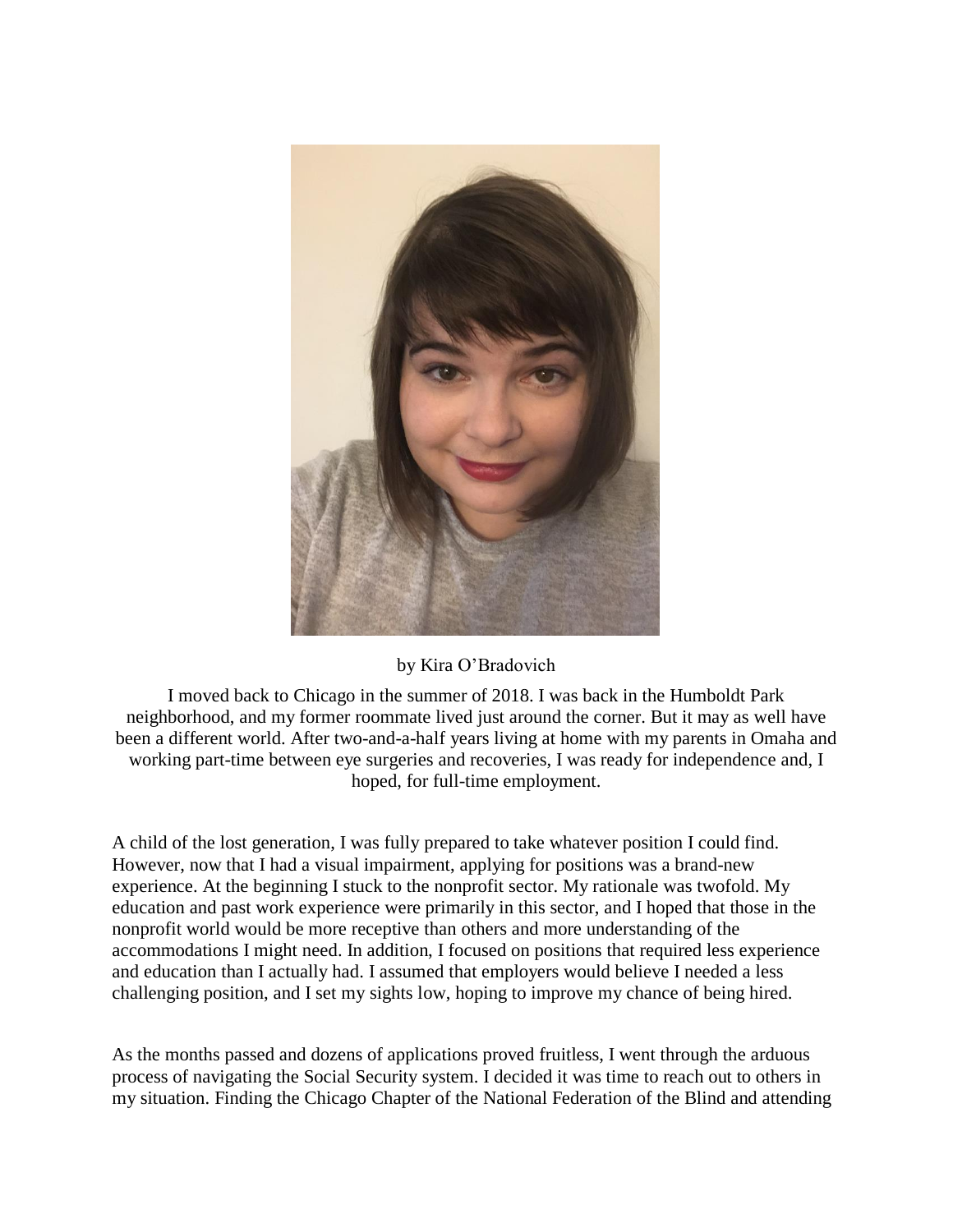young-adult support group meetings at Blind Services Association gave me more than a social and therapeutic resource. My concept of what my disability meant for my future expanded. I met blind people who lived incredibly full, completely normal lives, and through them I found hope and confidence. I realized that my own ableism kept me from recognizing that I was still the same person I'd always been.

I decided I could and should apply for positions that I actually wanted. I began to seek challenging jobs that fit or even exceeded my education and skill set. Thanks to my former roommate, I learned about an opening with a federal government bureau here in Chicago. I discovered that, if I were hired, under federal law I could not be fired based upon my disability, and I could expect reasonable accommodations to be made—at least in theory. Equipped with this knowledge, I felt far more confident when I received a call for a phone interview. That interview led to my current position.

Of course, being hired was only half the battle. When I arrived on my first day, I discovered that I was the only person in my department who did not own a car. In fact, I was the only person who was unable to drive. My position required frequent travel to conduct meetings on behalf of my bureau. However, since the travel would be in Chicago and the nearby suburbs, I was confident that I could use public transit to get where I needed to go. My coordinator was not so sure. He could not conceive that any amount of accessibility would allow me to meet the demands of the position. Fortunately, his superior and others within the office were willing to work around my transit limitations. As I began to prove my usefulness and my abilities on the job, my coordinator started to recognize his error.

The largest battle I fought was outside my direct office, and it involved obtaining reasonable accommodations with technology. The first step was simple. I filled out a form and was contacted almost immediately by a wonderful specialist. She explained what she had to have from me to prove my needs, and she told me what they could offer. After sending her a document containing my diagnosis, I was approved for accommodations.

From that point on, the specialist had to work with a company to establish my need for specific aids that would make my position accessible. This became an ongoing issue. For instance, I'd been issued a projector for meetings, and the assumption was made that I could use it as a substitute for the larger monitor I needed in order to see the tiny laptop screen. As one sighted employee explained, their understanding of blindness was, "the letters just need to be really, really big." Supervisors kept telling me that the installation of Zoomtext on a government laptop was too complicated for security reasons. This was of course untrue, because people all over the United States work for the government using Zoomtext and many other programs on their computers. The reasonable accommodations specialist, fully aware of this fact, worked diligently on my behalf for the next four months until Zoomtext was finally installed and my large monitor arrived.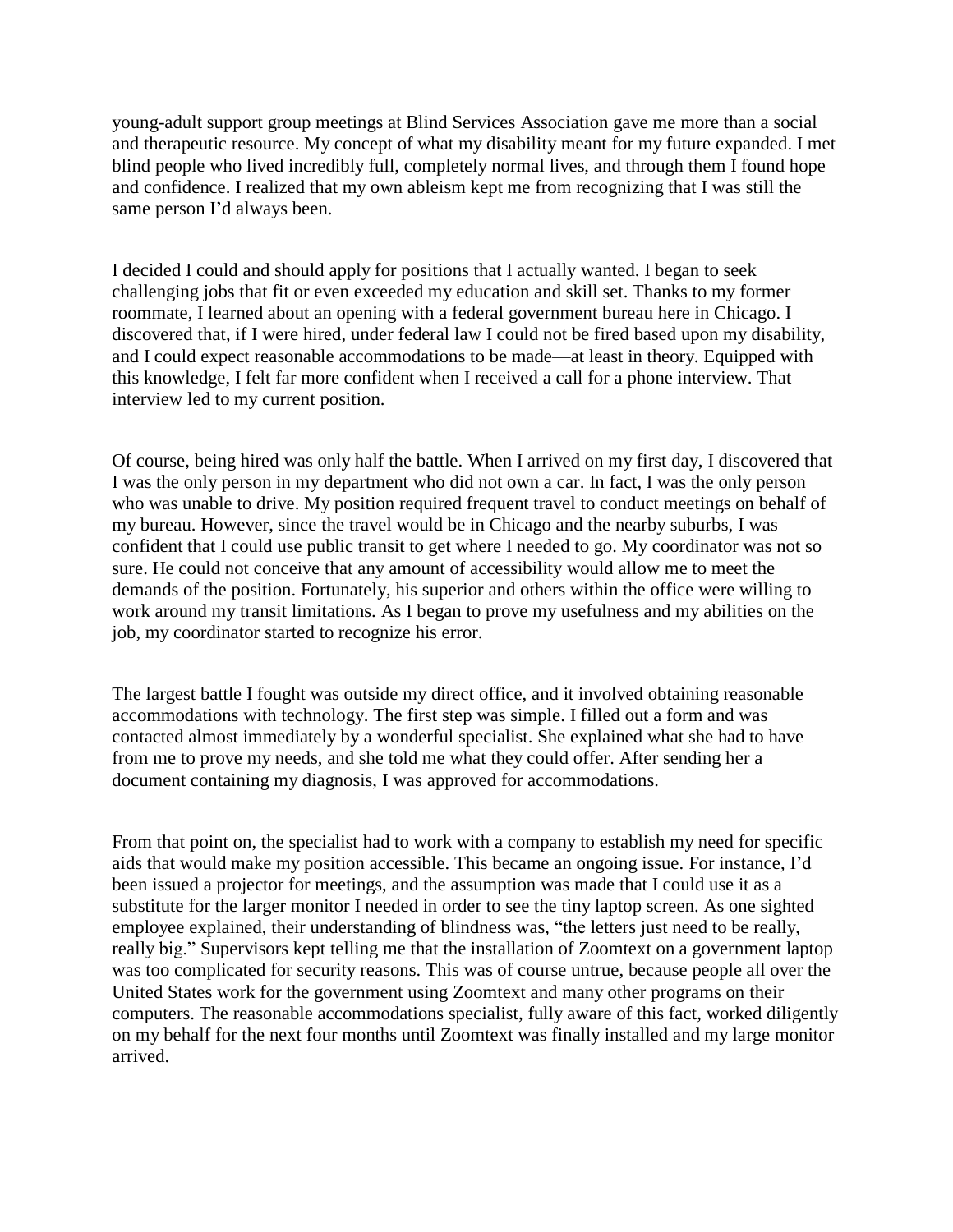As in so many scenarios, those of us with disabilities must be constant advocates for ourselves and for others. I know that many have gone before me into these battles to find employment and gain accessibility in the workplace. My hope remains that these firsts for my organization will become steps on a more accessible and inclusive path for those who will follow. A number of pieces had to fall into place to create this opportunity for me, and it took no small effort for me to have my accommodations needs met. However, I believe that living with disabilities endows us with a level of self-confidence and resourcefulness that can serve to strengthen our search for productive and meaningful employment.

#### \*\*\*

### **HOW I BECAME A SUBSTITUTE TEACHER** by Robert Hansen

I had never considered anything like substitute teaching before. As a matter of fact, I did not even know it was a possibility for me. I had heard of people substituting, but I was unsure how the hiring process worked. I thought I would need an actual teaching degree. Once I filled out the paperwork and followed the procedures, the wheels were set in motion.

I had been struggling for a few years to find my niche in life after finishing a long overdue bachelor's degree. I earned my degree from Northeastern Illinois University (NEIU) in their Non-Traditional Degree Program. They serve older students who have years of work and life experience. I did all of the coursework in the social sciences, which led me to think I would get involved in social justice movements and change the world. However, I became tired of this and moved on.

At Northeastern I built up a number of years working in student media at the student-run radio station, and I thought I could pursue a career in broadcasting. After submitting a number of résumés and auditions and getting rejections, I decided to move on. I gave up for a couple of years and did nothing for a while.

My woman friend had been working for the Evanston Public Schools, first as a lunchroom/playground supervisor and then as a teacher's assistant. She mentioned to me that she spoke with a couple of substitute teachers who worked full-time up there. She directed me to the website with the forms to fill out so I could get a license from the State of Illinois to become a sub.

At first I was hesitant and did not believe her. I thought she was kidding me. It could not be that easy! But I found myself going to the website and filling out the online application. I paid the necessary application fees and submitted a copy of my official transcript from NEIU. Within three days I had been approved for a license!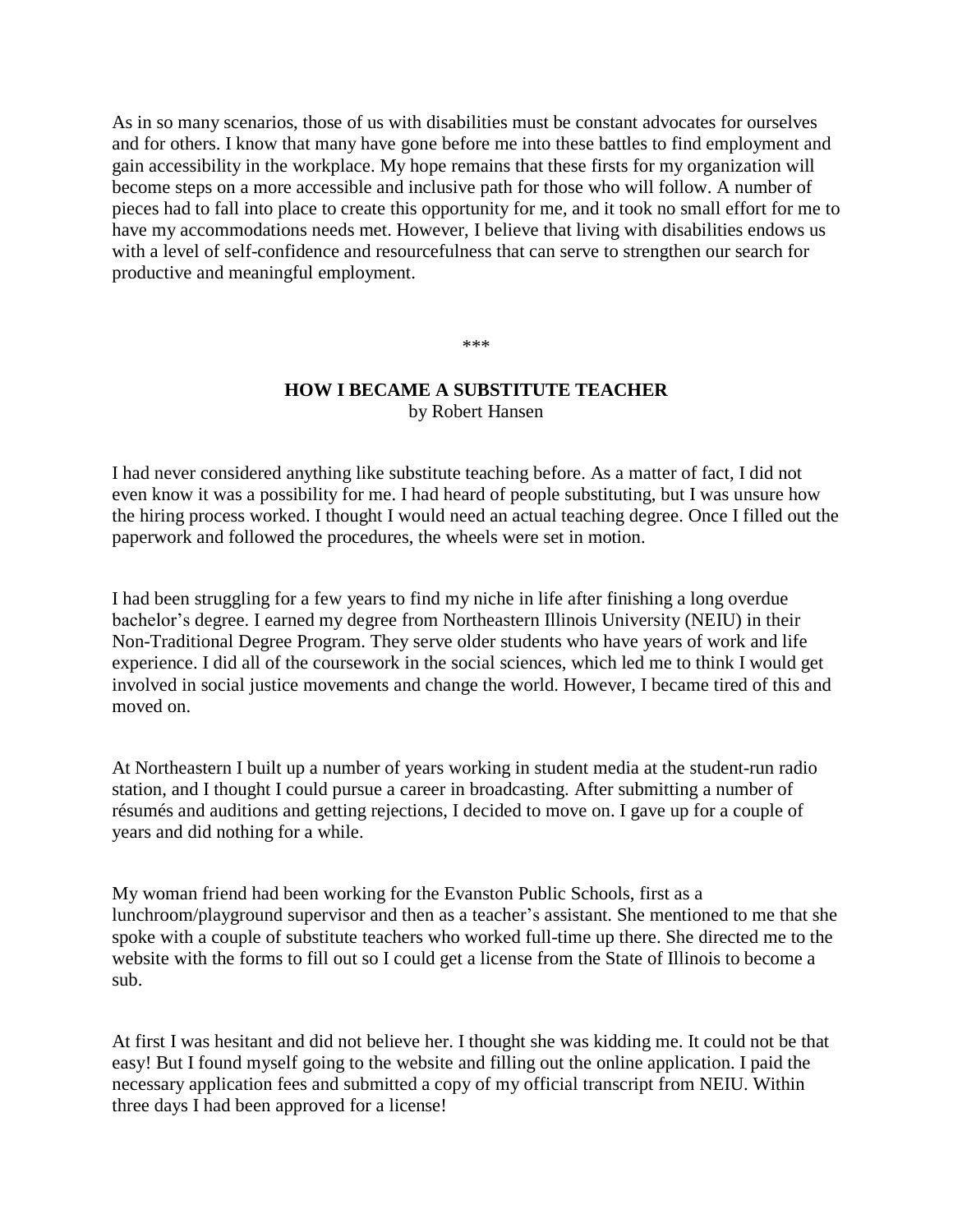The next step was to register my license with a district. I wanted the district that paid the best per day. I also wanted to be able to get to places easily, so I chose the Chicago Public Schools.

A big factor in my success with the job is using a number of blindness and low-vision techniques. I often work in several different schools within a week, and I do not have time to familiarize myself with each location in advance. Everything I do is on the fly. It has to be that way. I ask questions of people who work at each location. First I ask where the main office is. I swipe in each morning and swipe out each time I leave for the day. The time clock is not accessible. My welcome packet contained diagrams and descriptions of the time clock and its functions.

Someone from the main office often shows me where the room I will be working in is located. I am sure they do this for other subs as well, and I don't mind their help at all. It's a little like boarding an airplane; I familiarize myself with the features of the room where I will be working, including rosters and emergency folders. Arriving ahead of time allows me to look over the lesson plans for the day. I use the KNFB Reader and other apps as well as a portable CCTV. I have to move quickly, because when the bell rings, it's show time!

\*\*\*

### **IN MEMORIAM**

## Joseph and Mary Monti

In June 2019 the NFB of Illinois lost two longstanding members, Joseph and Mary Monti. Joe Monti died on June 8 at the age of eighty-one. Mary Monti, age seventy-six, died on June 16. Joe and Mary had been married for fifty-seven years.

Joe Monti earned a Bachelor's Degree in Physics at the Illinois Institute of Technology and a Master's in Education at DePaul University. For thirty-four years he taught high school science and math at the LaSalle Institute in Chicago, where he also coached the chess team.

In his late teens Joe began to experience vision loss due to retinitis pigmentosa. He became an active member of the NFB Chicago Chapter in the 1990s. He served on the boards of the Chicago Chapter and the Illinois affiliate. For several years Joe coordinated a successful NFBI fundraiser through the Manna Gift Certificates program. He also organized the Wonton o' Fun, an annual Chinese dinner fundraiser, for the Chicago Chapter.

Mary M. Monti trained in ballet and danced professionally with the Illinois Ballet Company in